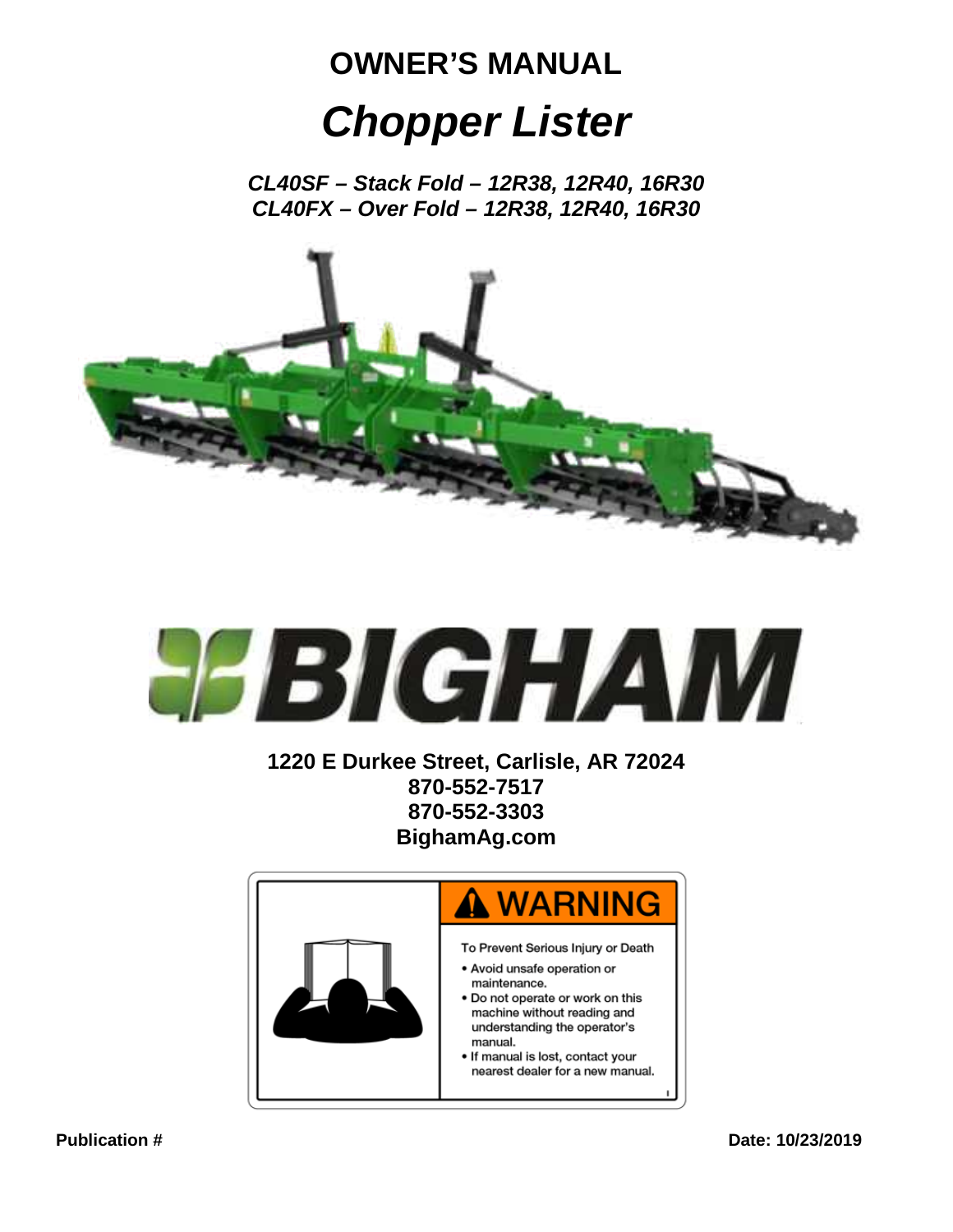# **TABLE OF CONTENTS**

| 3              |
|----------------|
| 4              |
| 5              |
| 5              |
| 6              |
| $\overline{7}$ |
| 10             |
| 10             |
| 11             |
| 12             |
| 12             |
| 13             |
| 14             |
| 15             |
| 16             |
| 20             |
| 21             |
| 22             |
| 26             |
| 27             |
| 28             |
| 29             |
| 30             |
| 32             |
| 33             |
| 34             |
|                |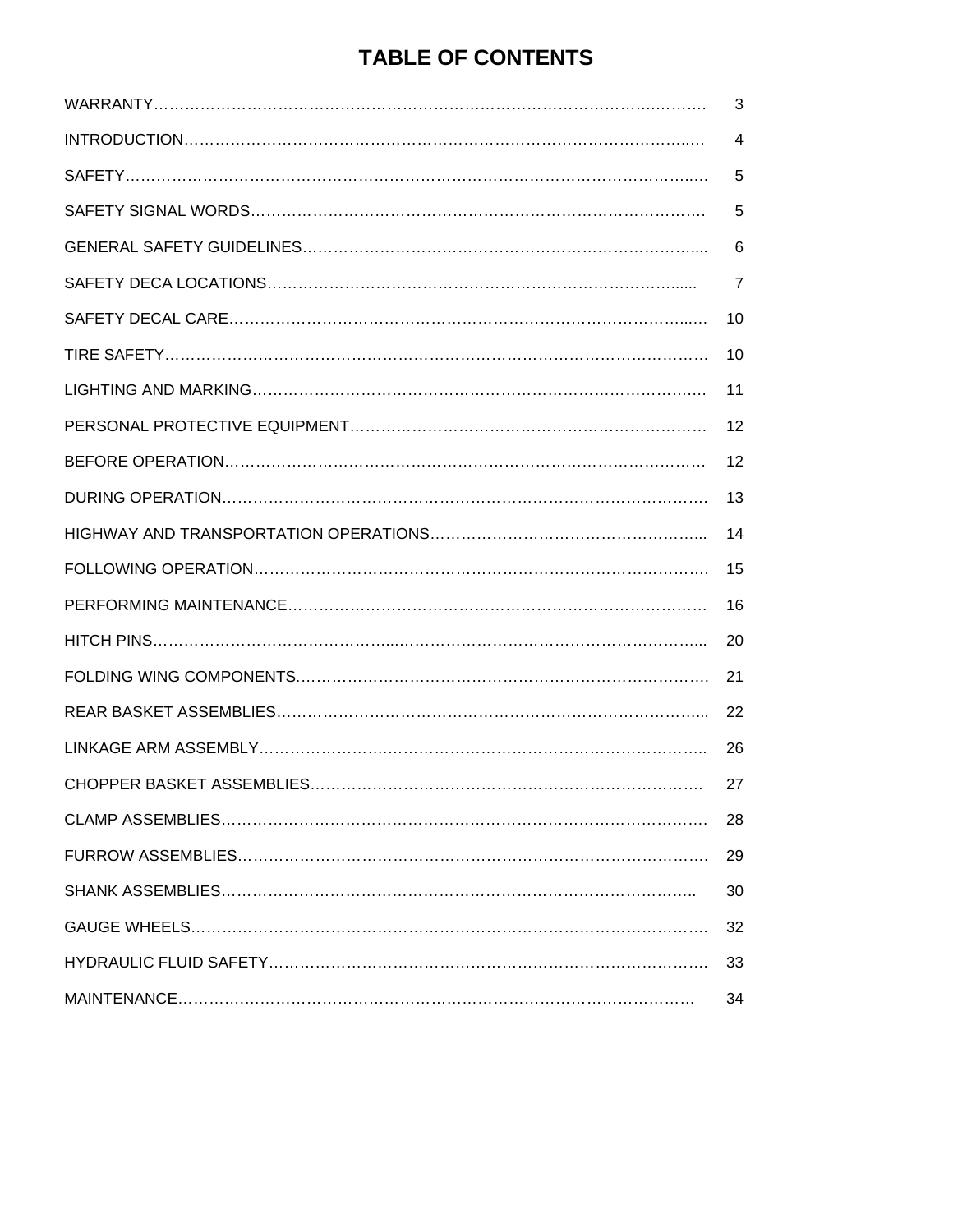#### **A MESSAGE TO THE OWNER AND OPERATOR:**

This machine was carefully designed and manufactured to give you dependable service. To keep it running efficiently, read the instructions in this Operator's Manual. Check each item and acquaint yourself with the adjustments required to obtain efficient operation and maximum performance. Remember, the machines performance depends on how you operate and care for it.

After the operating season, thoroughly clean your machine and inspect it. Preventive maintenance saves time and pays dividends. Your dealer has original equipment parts which assure proper fit and best performance. Record the model number, serial number and date of purchase in the space provided on this page. Your dealer needs this information to give you efficient service when you order parts or attachments. The model number and serial number appear on the identification plate on the front left side of the tool bar mast.

The Warranty on your machine is included with this manual. Your dealer will review both this manual and the warranty with you when you take delivery of your machine.

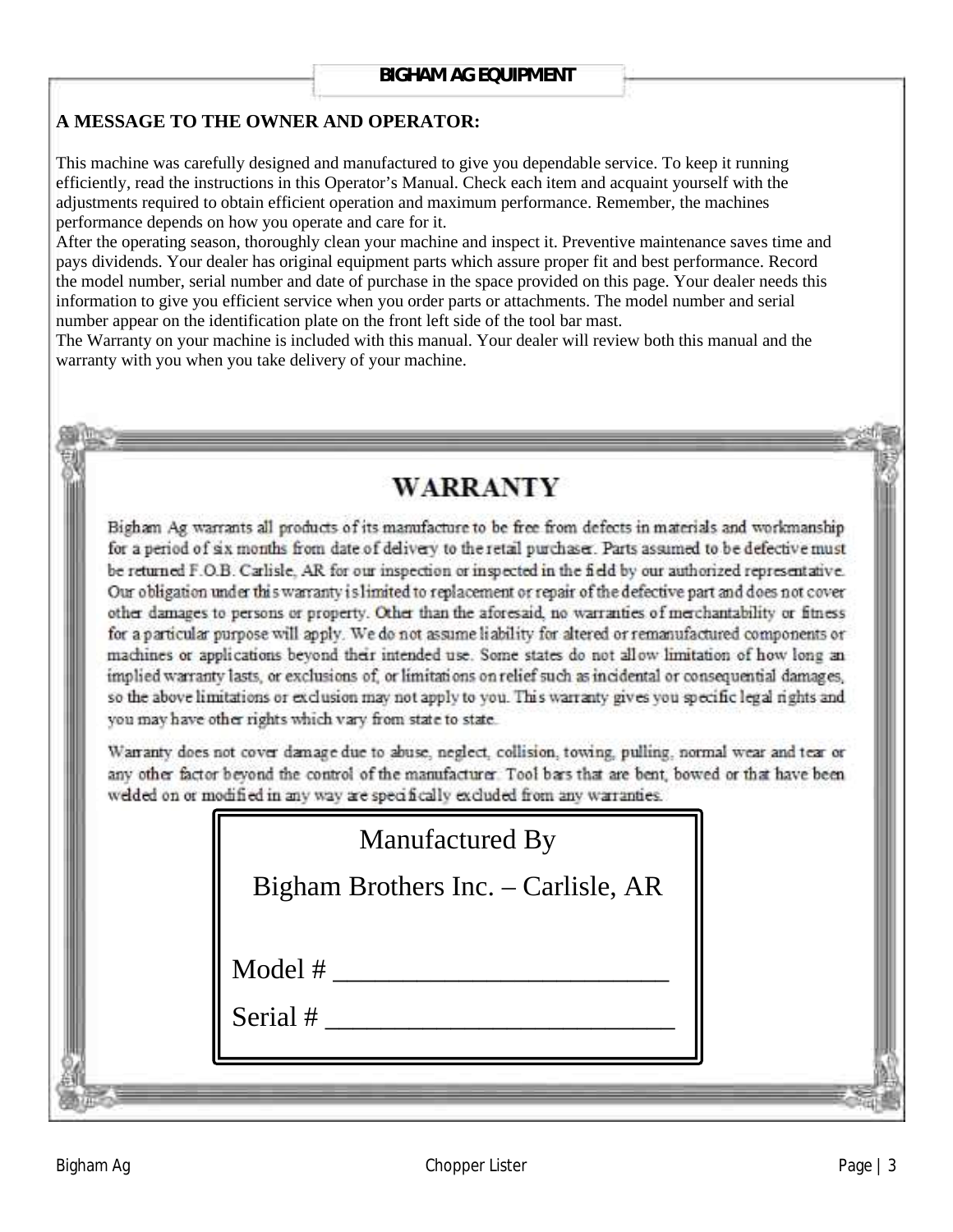# **INTRODUCTION**

Thank you for purchasing a Bigham Chopper Lister tillage implement. We hope you will get many years of productive use from it.

This implement is designed to be pulled by a ROPS protected tractor of proper size.

All product users must read and understand this manual prior to equipment operation. This manual is considered part of your machine and should always remain with the machine. Do not allow anyone to operate or maintain this equipment who has not fully read and comprehended this manual. Failure to follow the recommended procedures may result in personal injury or death or equipment damage.

Information in this manual is designed to help owners and operators to obtain the best results and safe operation from their investment. The life of any machine depends largely on the care it is given and we suggest that the manual should be read and understood and referred to frequently. If for any reason you do not understand the instructions and safety requirements, please contact your authorized dealer. The intent of this manual is to provide guidelines to cover general use and to assist in avoiding accidents and injuries.

There may be times when circumstances occur that are not covered in the manual. At those times it is best to use common sense and contact your authorized dealer or our factory.

The requirements of safety cannot be emphasized enough in this publication. We urge you to make safety your top priority when using and maintaining the equipment. We strongly advise that anyone allowed to operate this equipment be thoroughly trained and tested, to prove they understand the fundamentals of safe operation.

Some photographs, diagrams or illustrations in this manual may show doors, guards and shields opened or removed to aid in clarity and understanding of a particular procedure. All guards, shields and safety devices must be in their proper position prior to operation.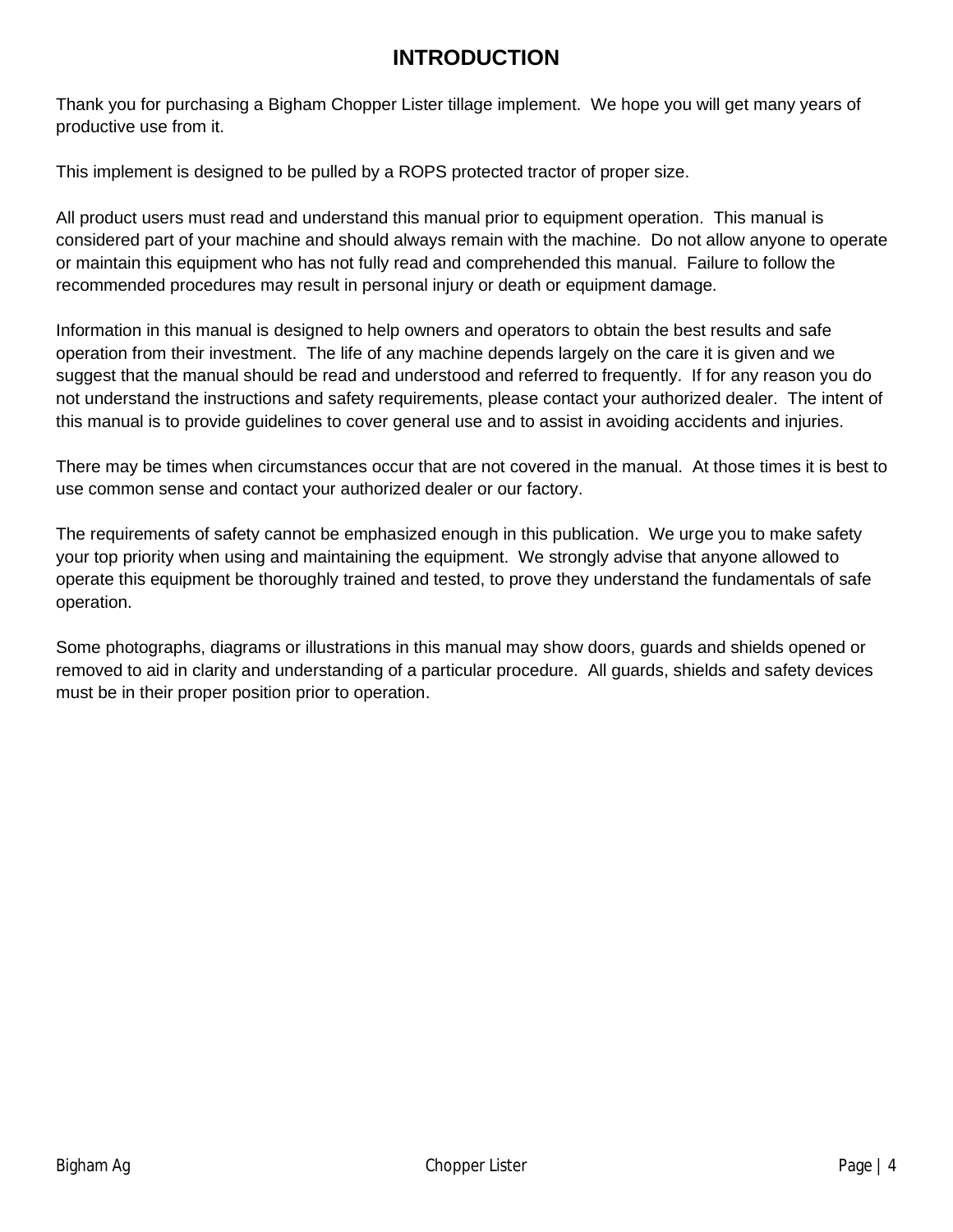

Read and understand this manual and all safety signs before operating and maintaining. Review the safety instructions and precautions annually.

#### **TAKE NOTE! THIS SAFETY ALERT SYMBOL FOUND THROUGHOUT THIS MANUAL IS USED TO CALL YOUR ATTENTION TO INSTRUCTIONS INVOLVING YOUR PERSONAL SAFETY AND THE SAFETY OF OTHERS. FAILURE TO FOLLOW THESE INSTRUCTIONS CAN RESULT IN INJURY OR DEATH.**



**THIS SYMBOL MEANS:**

**ATTENTION!**

**BECOME ALERT!**

**YOUR SAFETY IS INVOLVED!**



# **SAFETY SIGNAL WORDS**

Note the use of the signal words DANGER, WARNING and CAUTION with the safety messages. The appropriate signal word for each has been selected using the following guidelines:



**DANGER:** Indicates an imminently hazardous situation that, if not avoided, will result in death or serious injury. This signal word is to be limited to the most extreme situations typically for machine components which, for functional purposes, cannot be guarded.



A

**WARNING:** Indicates a potentially hazardous situation that, if not avoided, could result in death or serious injury, and includes hazards that are exposed when guards are removed. It may also be used to alert against unsafe practices.

**CAUTION:** Indicates a potentially hazardous situation that, if not avoided, may result in minor or moderate injury. It may also be used to alert against unsafe practices.

**NOTICE** is used to address safety practices not related to personal safety.

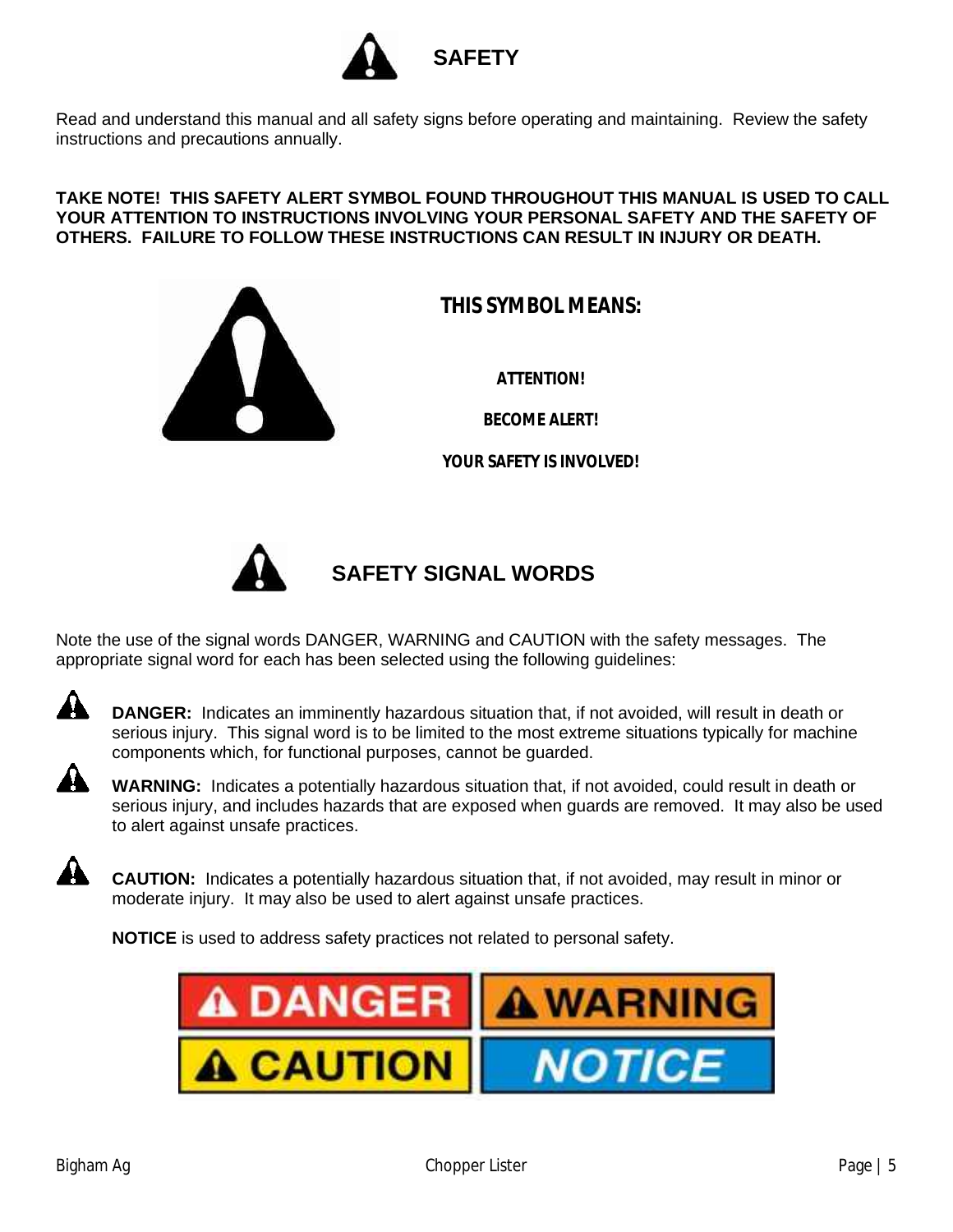



Safety of the operator and any bystanders is one of the main concerns in designing and developing a new piece of equipment. Designers and manufacturers build in as many safety features as possible. However, every year many accidents occur which could have been avoided by a few seconds of thought and a more careful approach to handling equipment. You, the operator, can avoid many accidents by observing the following precautions in this section. To avoid personal injury, study the following precautions and insist those working with you, or for you, follow them.

Replace any CAUTION, WARNING, DANGER or instruction safety decal that is not readable or is missing. Location of such decals is indicated in this booklet.

Do not attempt to operate this equipment under the influence of drugs or alcohol. Do not use the equipment is alertness or coordination is impaired.

Review the safety instructions with all users annually.

This equipment is dangerous to children and persons unfamiliar with its operation. The operator should be a responsible adult familiar with farm machinery and trained in this equipment's operations. **Do not allow persons to operate or assemble this unit until they have read this manual and have developed a thorough understanding of the safety precautions and of how it works.**

Do not read, eat, drink, talk or text or use a mobile phone while using this equipment.

To prevent injury or death, use a tractor equipped with a Roll Over Protective System (ROPS). Do not paint over, remove or deface any safety signs or warning decals on your equipment. Observe all safety signs and practice the instructions on them.

Never exceed the limits of a piece of machinery. If its ability to do a job, or to do so safely, is in question – **DO NOT TRY IT.**

Stay clear of any moving parts, such as shafts, couplings and universal joints.

Do not allow anyone to ride on any part of the equipment for any reason.

Assure that all bystanders are at a safe distance before operating or maintaining this equipment.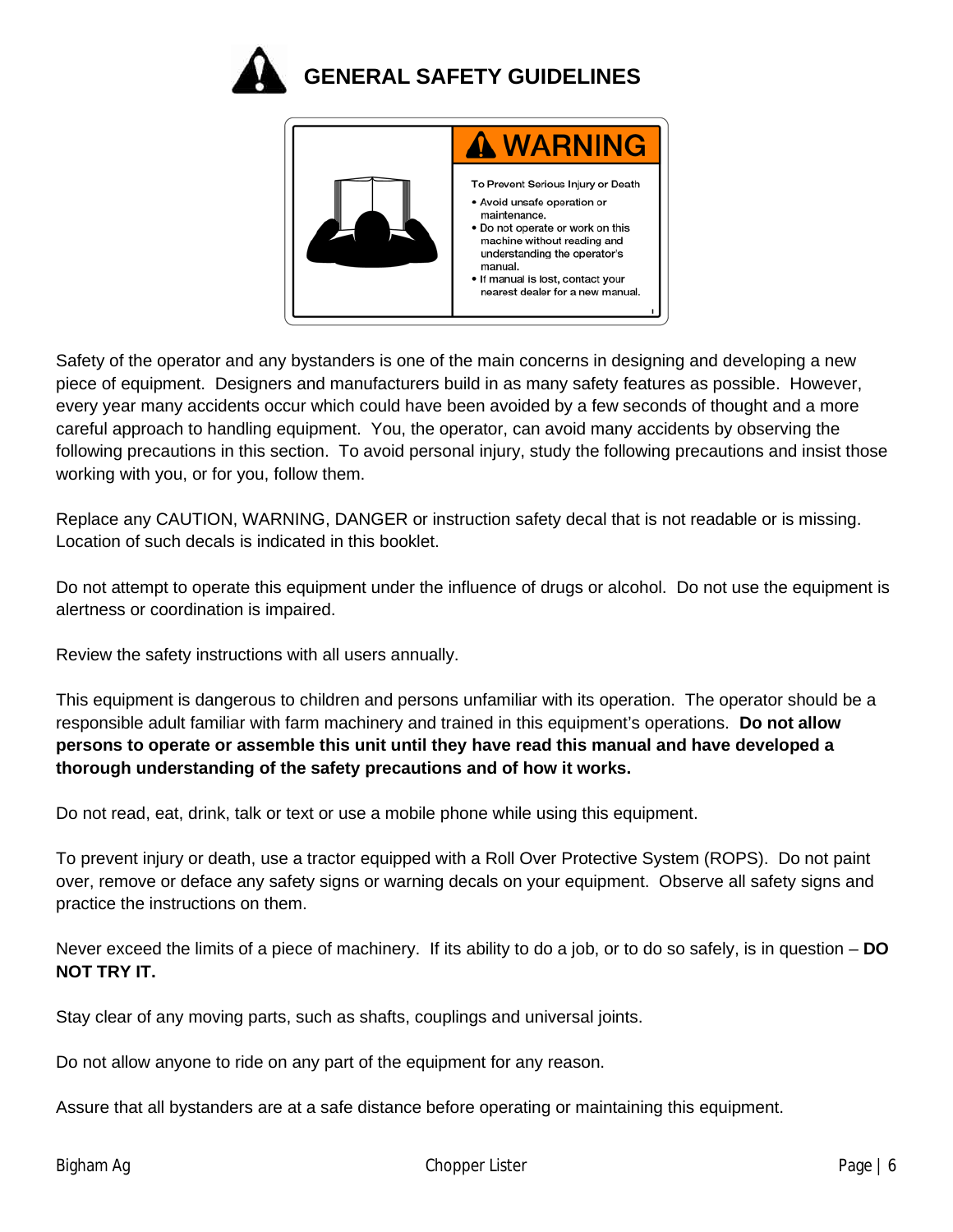

Safety decal location is shown below.





**Front of Toolbar, LH Hinge**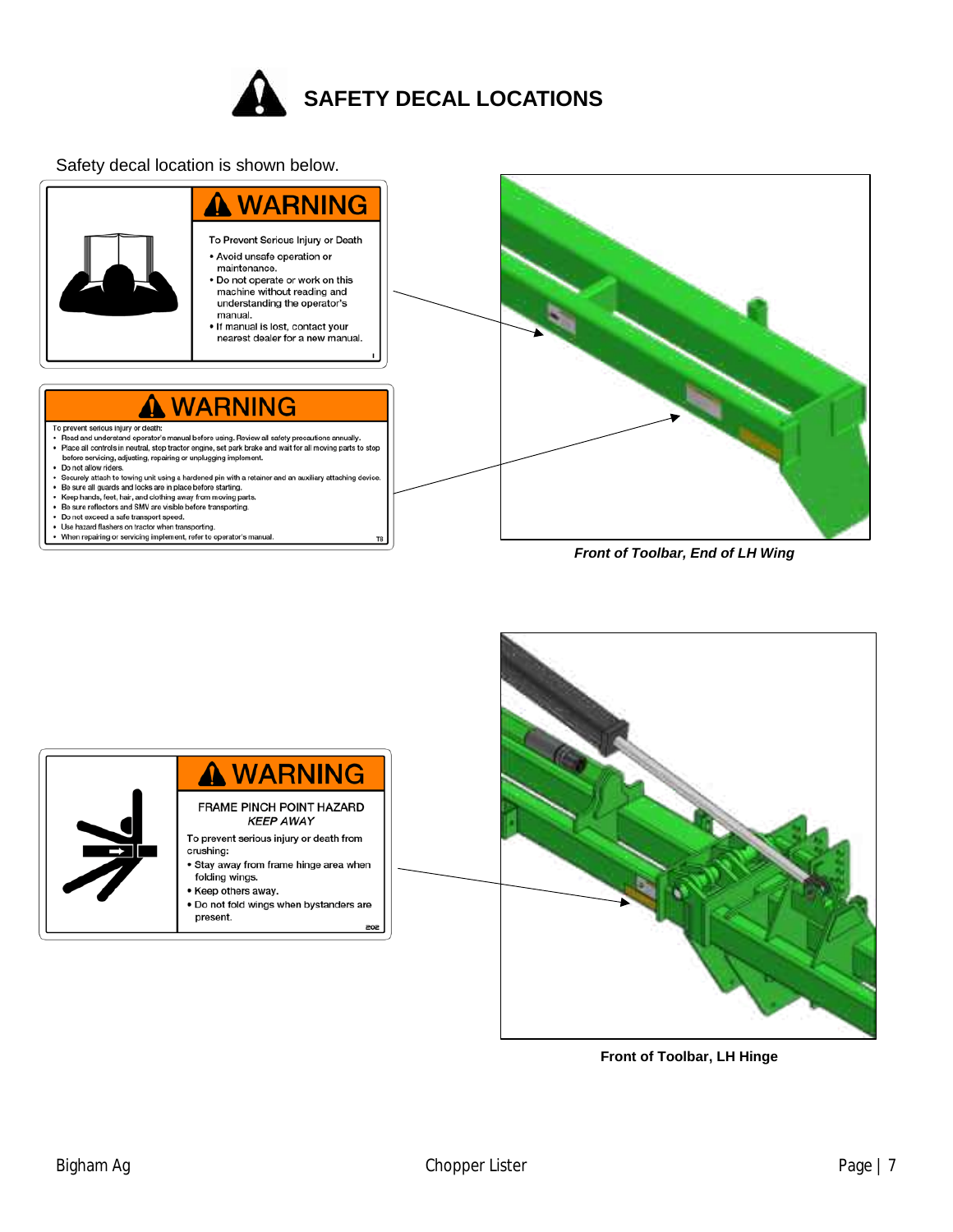

# A WARNING

HIGH-PRESSURE FLUID HAZARD

- To prevent serious injury or death: • Relieve pressure on hydraulic system before servicing
- or disconnecting hoses
- Wear proper hand and eye protection when searching<br>for leaks. Use wood or cardboard instead of hands. Keep all components in good repair.
	-



# **WARNING**

#### **MOVING PART HAZARD**

To prevent serious injury or death from moving parts:

- Close and secure guards and shields before starting.
- Keep hand, feet, hair and clothing away from moving parts.
- Disconnect and lockout power source before adjusting or servicing.
- Do not stand or climb on machine when operating. 406



**3-Point Hitch**





**Front of Toolbar, RH Hinge**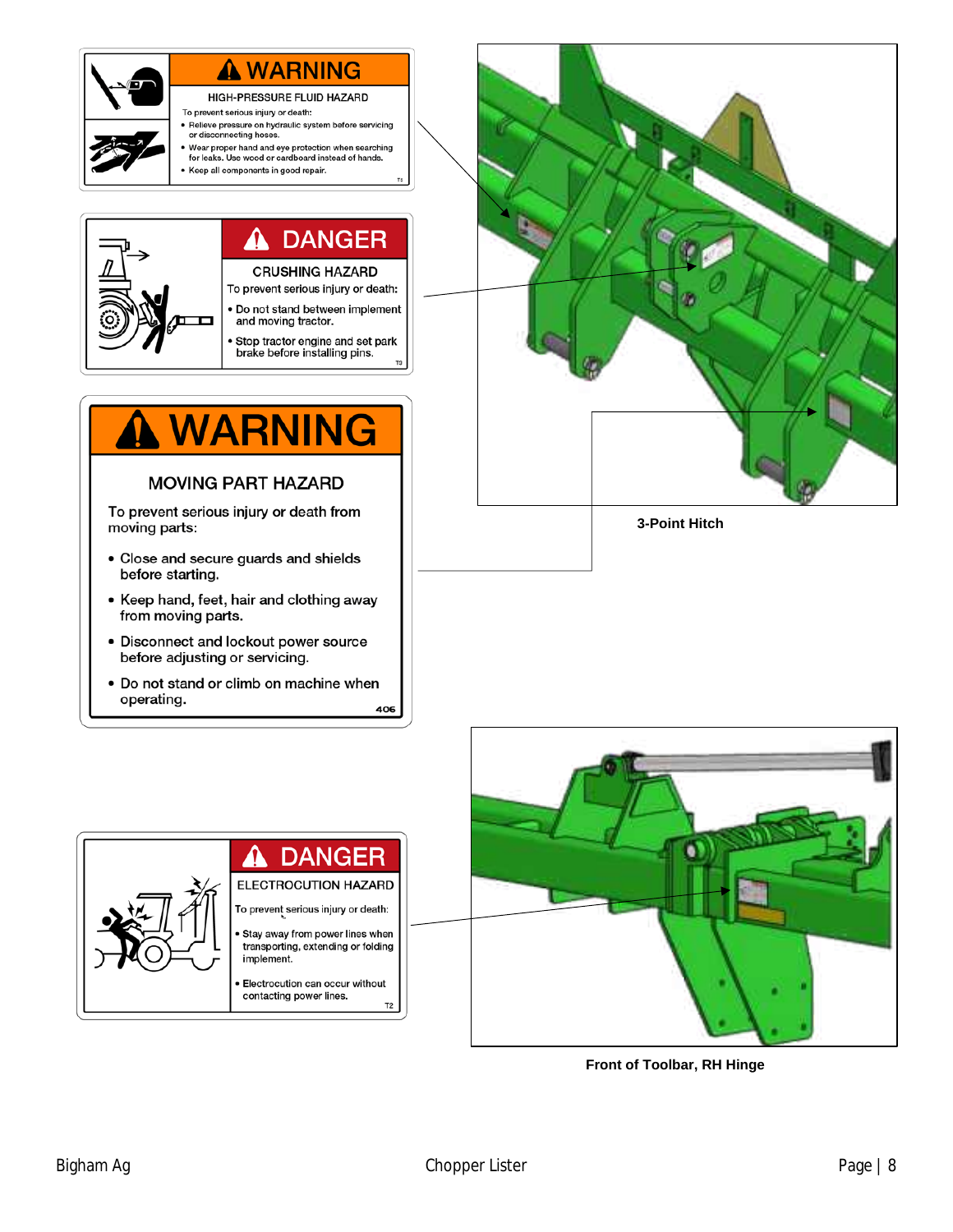

*Front of Toolbar, End of Wing & Center*



**Rear of Toolbar, End of Wing & Center**



**Rear of Toolbar, Center Frame**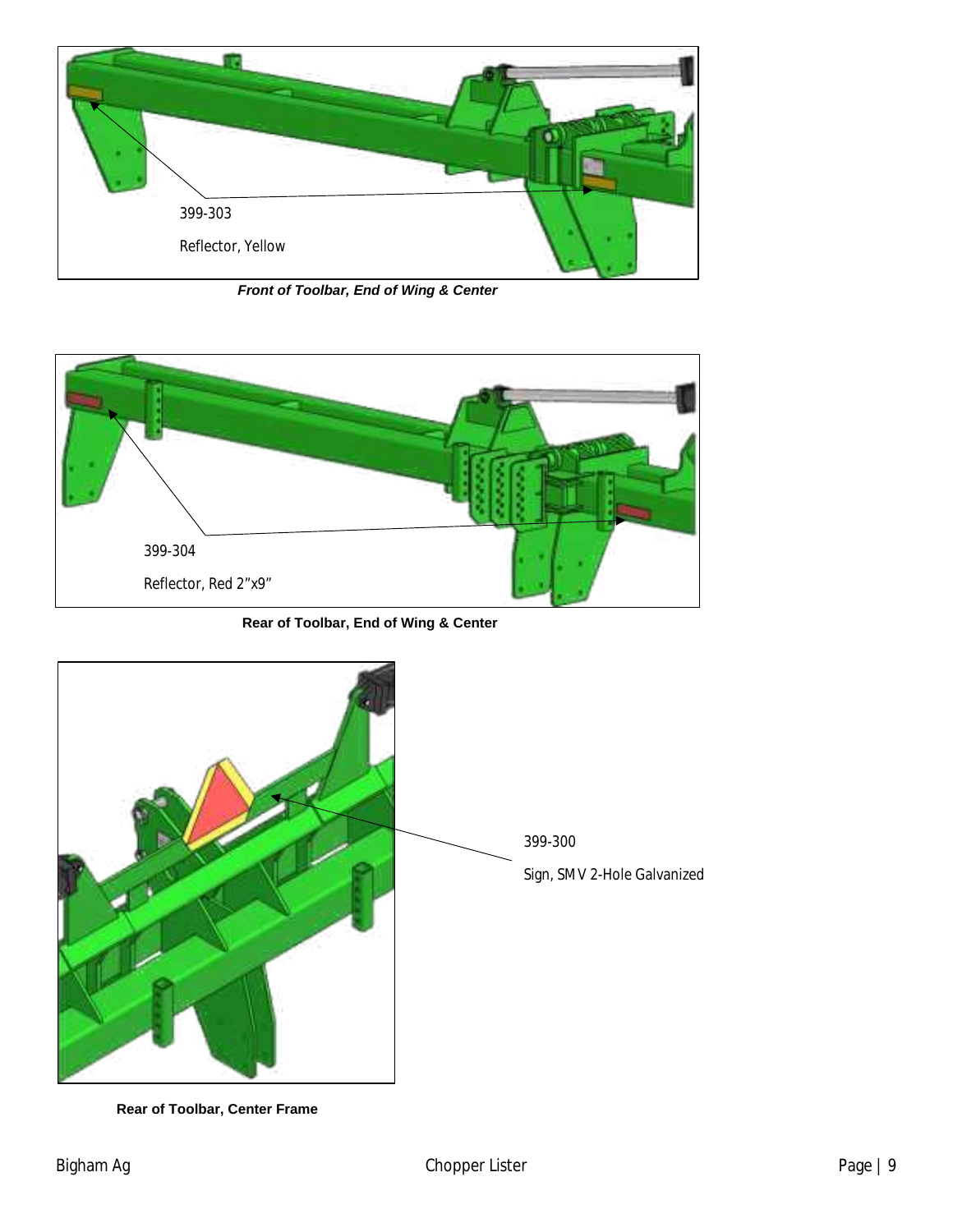REMEMBER: If Safety Signs have been damaged, removed, become illegible or parts replaced without decals, new decals must be applied. New decals are available from your authorized distributor or factory.



- Keep safety signs clean and legible at all times.
- Replace safety signs that are missing or have become illegible.
- Replaced parts that displayed a safety sign should also display the current sign.
- Safety signs are available from your Distributor or Dealer Parts Department or the factory.

#### **How to Install Safety Signs:**

- Be sure that the installation area is clean and dry.
- Decide on the exact position before you remove the backing paper.
- Remove the smallest portion of the split backing paper.
- Align the decal over the specified area and carefully press the small portion with the exposed sticky backing in place.
- Slowly peel back the remaining paper and carefully smooth the remaining portion of the decal in place.
- Small air pockets can be pierced with a pin and smoothed out using the piece of decal backing paper.







- Failure to follow proper procedures when mounting a tire on a wheel or rim can produce an explosion which may result in serious injury or death.
- Do not attempt to mount a tire unless you have the proper equipment and experience to do the job.
- Inflating or servicing tires can be dangerous. Whenever possible, trained personnel should be called to service and/or mount tires.
- Always order and install tires and wheels with appropriate capacity to meet or exceed the anticipated weight to be placed on the equipment.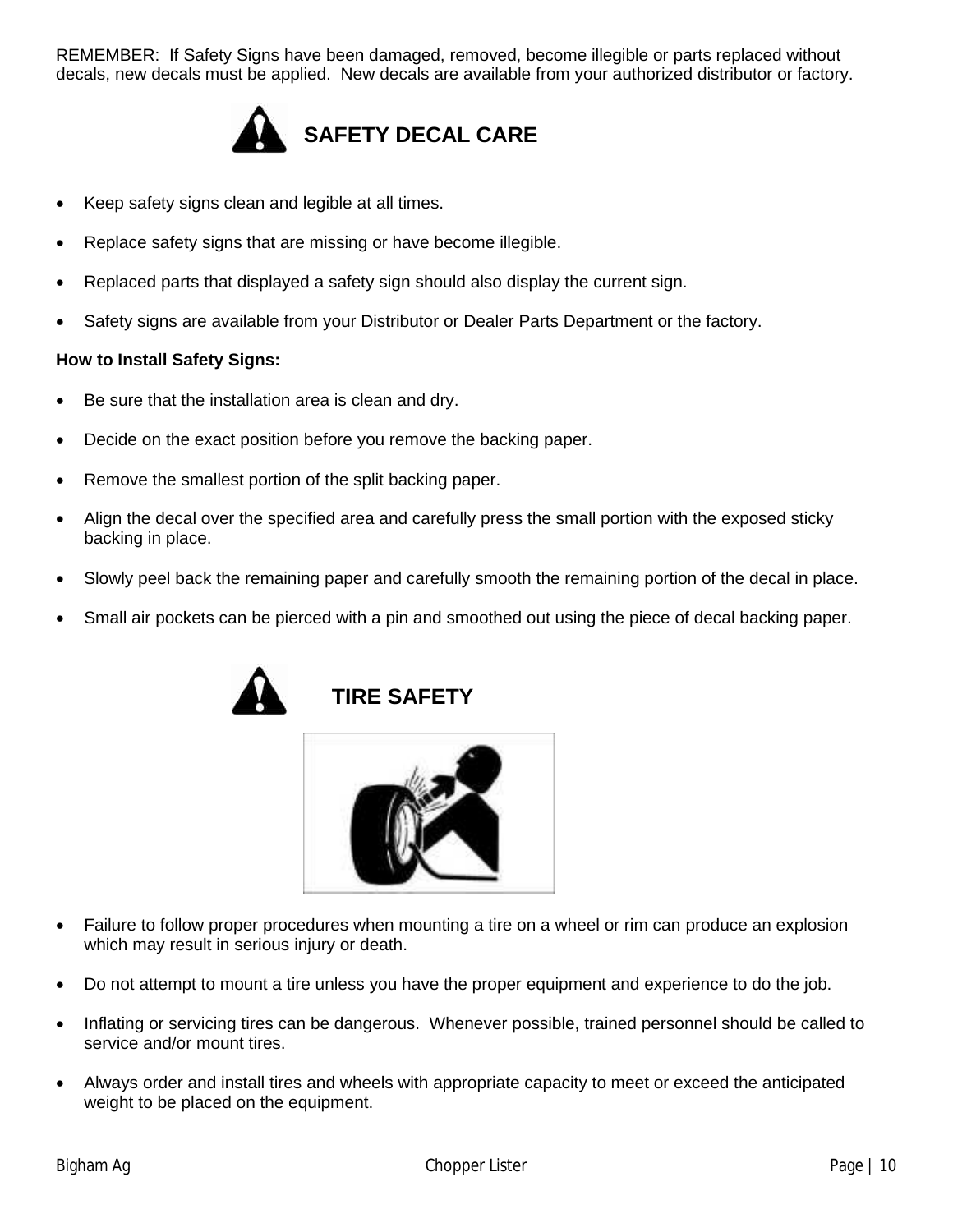- Tire changing can be dangerous and should be performed by trained personnel using the correct tools and equipment.
- When inflating tires, use a clip-on chuck extension hose long enough to allow you to stand to one side NOT in front of or over the tire assembly. Use a safety cage if available.
- When removing and installing wheels, use wheel handling equipment adequate for the weight involved.
- The rims and tires should be mounted on the feeder with the valve stem to the inside. We use reverse disc rims as a protection that livestock do not step on the valve stems and break them off. Be sure you have proper tire pressure and the lug nuts are properly tightened. Check wheel bearings on a regular basis and grease semiannually.





- It is the responsibility of the customer to know the lighting and marking requirements of the local highway authorities and to install and maintain the equipment to provide compliance with the regulations. Add extra lights when transporting at night or during periods of limited visibility.
- Lighting kits ship standard with each unit from the Bigham factory.
- An SMV emblem ships standard on each unit from the Bigham factory. Always ensure the emblem is in place when transporting on public roadways. Keep it clean and bright.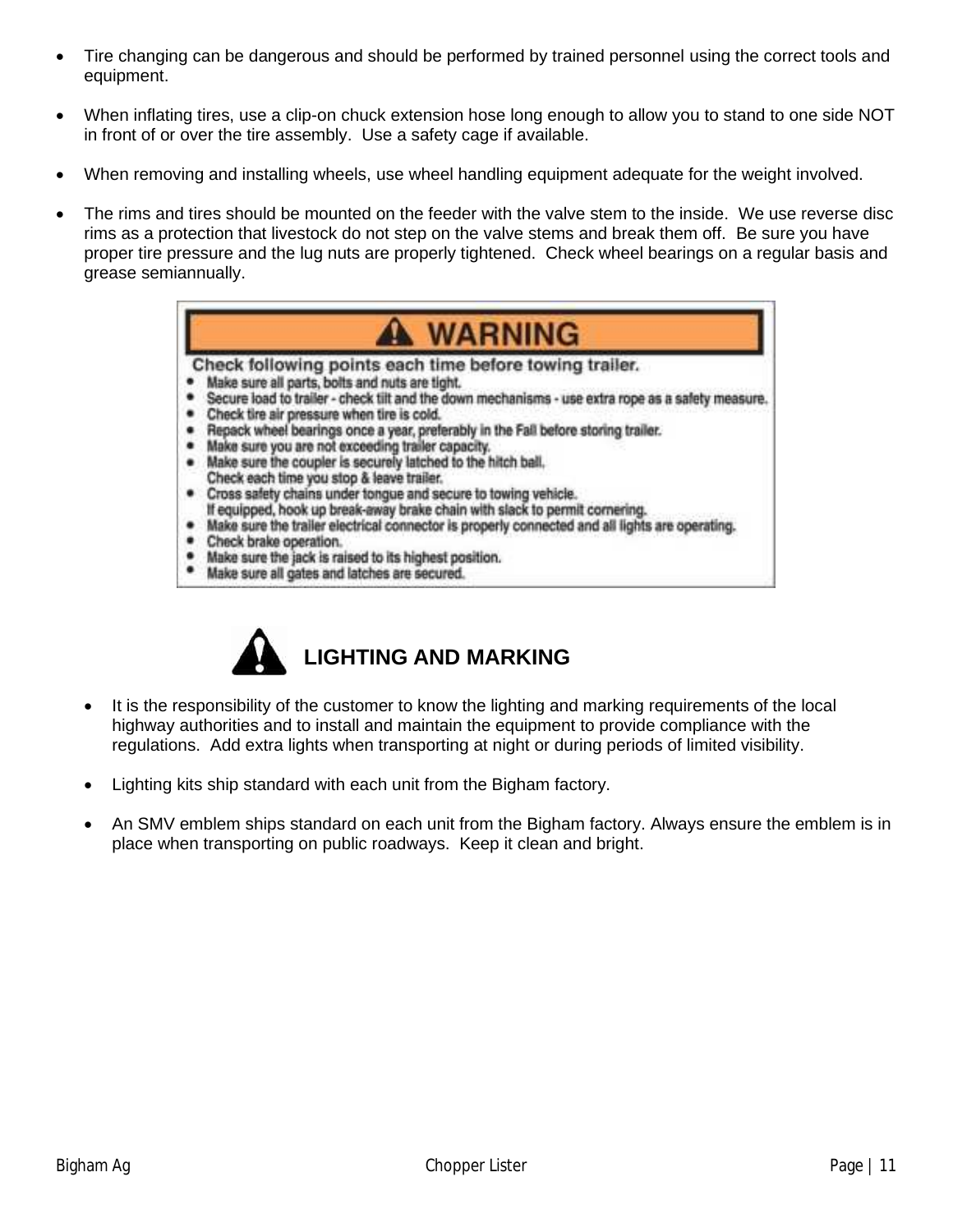



- Wear protective clothing and equipment appropriate for the job, such as safety shoes, safety glasses, hard hat and ear plugs.
- Clothing should fit snug without fringes or pull strings to avoid entanglement with moving parts.
- Prolonged exposure to loud noise can cause hearing impairment or hearing loss. Wear suitable hearing protection such as ear muffs or earplugs.
- Operating equipment requires the operator's full attention. Avoid wearing radio headphones or earbuds while operating equipment.



### **BEFORE OPERATION**

- Carefully study and understand this manual.
- Do not wear loose-fitting clothing which may catch in moving parts.
- Always wear protective clothing and substantial shoes.
- Keep wheel lug nuts or bolts tightened to specified torque.
- Assure that agricultural implement tires are inflated evenly.
- Give the unit a visual inspection for any loose bolts, worn parts or cracked welds, and make necessary repairs. Follow the maintenance safety instructions included in this manual.
- Be sure that there are no tools lying on or in the equipment.
- Do not use the unit until you are sure that the area is clear, especially children and animals.
- Don't hurry the learning process or take the unit for granted. Ease into it and become familiar with your new equipment.
- Practice operation of your equipment and its attachments. Completely familiarize yourself and other operators with its operation before using.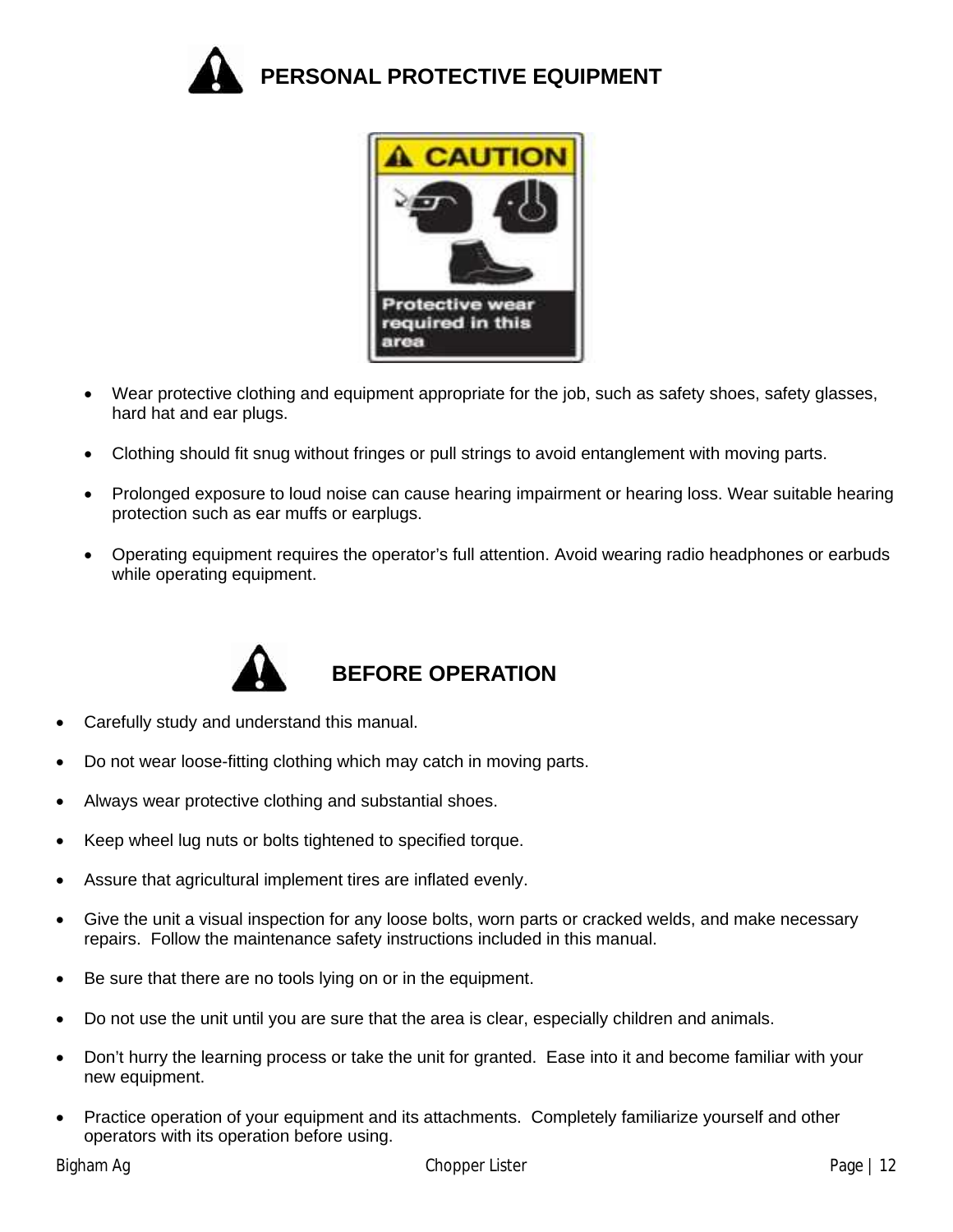• Use a tractor equipped with a Roll Over Protective System (ROPS) and fasten your seat belt prior to starting the engine.





# **DURING OPERATION**

- Children should never be allowed on the equipment.
- Never carry riders or allow children to operate equipment.
- Clear the area of small children and bystanders before moving the equipment.
- Securely attach equipment to towing unit, using a hardened 3/4" pin, a metal retainer, and safety chains if required. Shift towing unit to a lower gear before going down steep downgrades, thus using the engine as a retarding force. Keep towing vehicle in gear at all times. Slow down for corners and rough terrain.
- Make sure you are in compliance with all local and state regulations regarding transporting equipment on public roads and highways. Lights and slow moving signs must be clean and visible by overtaking or
- Beware of bystanders, **particularly children**! Always look around to make sure that it is safe to start the engine of the towing vehicle or move the unit. This is particularly important with higher noise levels and quiet cabs, as you may not hear people shouting.
- **NO PASSENGERS ALLOWED** Do not carry passengers anywhere on, or in, the tractor or equipment, except as required for operation.
- Keep hands and clothing clear of moving parts.
- Always keep all shields and guards in place and securely fastened.
- Do not clean, lubricate or adjust your equipment while it is moving.
- When halting operation, even periodically, set the tractor or towing vehicle brakes, disengage the PTO, shut off the engine and **remove the ignition key**.
- Be especially observant of the operating area and terrain watch for holes, rocks or other hidden hazards. Always inspect the area prior to operation.
	- **DO NOT** operate near the edge of drop-offs or banks.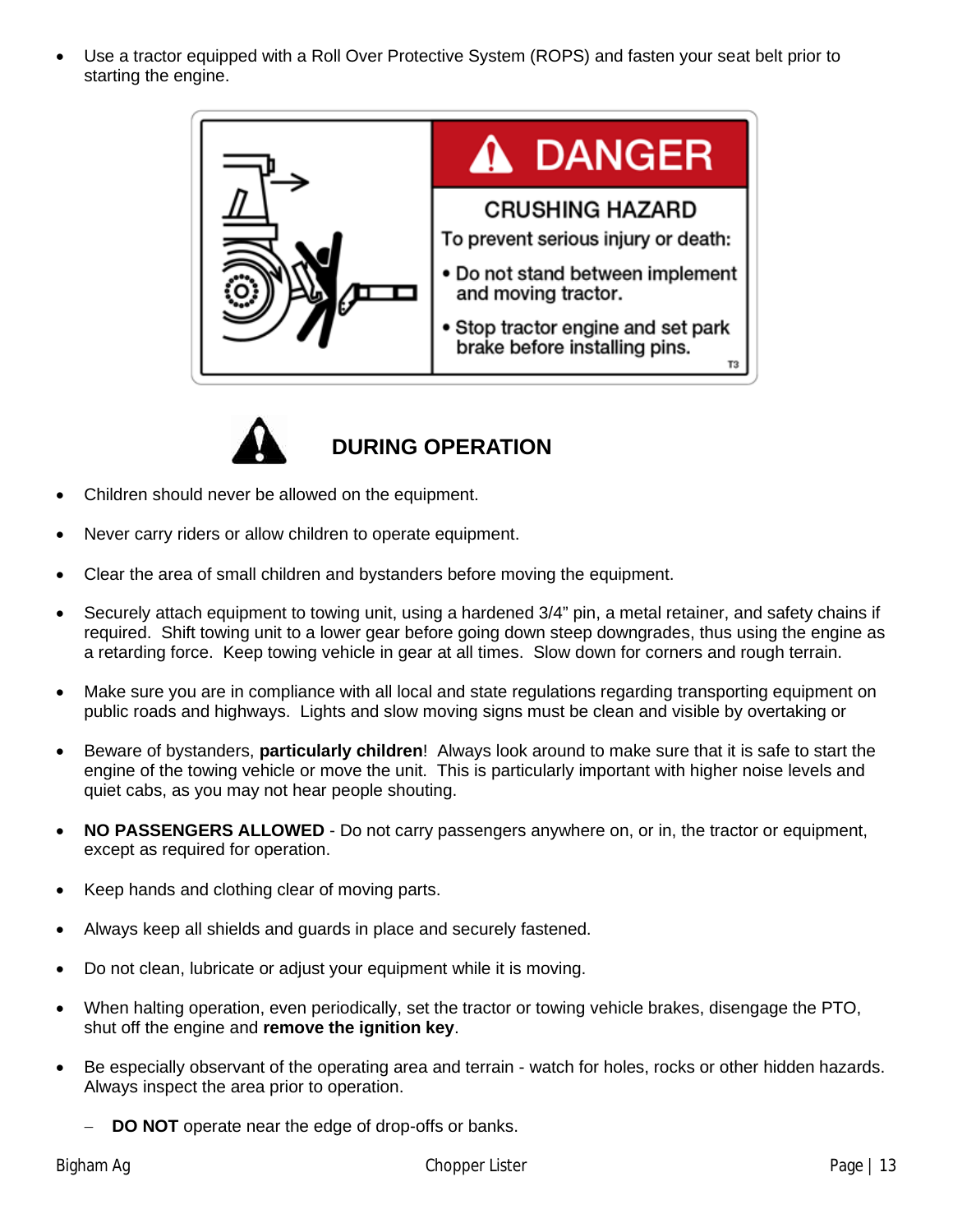- **DO NOT** operate on steep slopes as overturn may result.
- − Operate up and down (not across) intermediate slopes. Avoid sudden starts and stops.



# **HIGHWAY AND TRANSPORT OPERATIONS**

- Adopt safe driving practices:
	- − Keep the brake pedals latched together at all times. **NEVER USE INDEPENDENT BRAKING WITH MACHINE IN TOW AS LOSS OF CONTROL AND/OR UPSET OF UNIT CAN RESULT.**
	- − Always drive at a safe speed relative to local conditions and ensure that your speed is low enough for an emergency stop to be safe and secure. Keep speed to a minimum.
	- Reduce speed prior to turns to avoid the risk of overturning.
	- − Avoid sudden uphill turns on steep slopes.
	- − Always keep the tractor or towing vehicle in gear to provide engine braking when going downhill. Do not coast.
	- Do not drink and drive!
- Comply with state and local laws governing highway safety and movement of farm machinery on public roads.
- Use approved accessory lighting flags and necessary warning devices to protect operators of other vehicles on the highway during daylight and nighttime transport. Various safety lights and devices are available from your dealer.
- The use of flashing amber lights is acceptable in most localities. However, some localities prohibit their use. Local laws should be checked for all highway lighting and marking requirements.
- When driving the tractor and equipment on the road or highway under 40 kph (20 mph) at night or during the day, use flashing amber warning lights and a slow moving vehicle (SMV) identification emblem.
- Plan your route to avoid heavy traffic.
- Be a safe and courteous driver. Always yield to oncoming traffic in all situations, including narrow bridges, intersections, etc.
- Be observant of bridge loading ratings. Do not cross bridges rated lower than the gross weight as which you are operating.
- Watch for obstructions overhead and to the side while transporting.
- Always operate equipment in a position to provide maximum visibility at all times. Make allowances for increased length and weight of the equipment when making turns, stopping the unit, etc.
- Pick the levelest possible route when transporting across fields. Avoid the edges of ditches or gullies and steep hillsides.
- Be extra careful when working on inclines.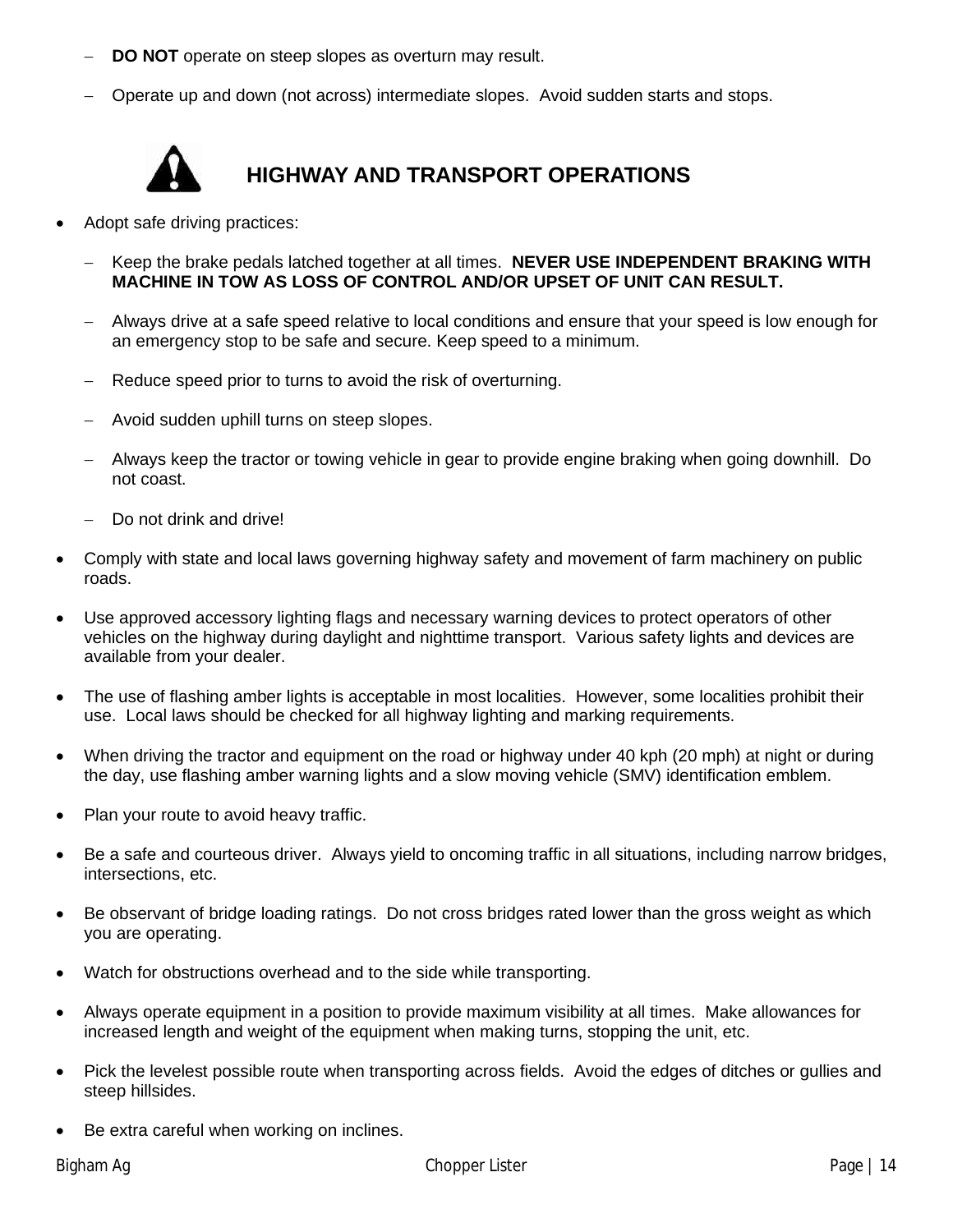- Maneuver the tractor or towing vehicle at safe speeds.
- Avoid overhead wires or other obstacles. Contact with overhead lines could cause serious injury or death.
- Avoid loose fill, rocks and holes; they can be dangerous for equipment operation or movement.
- Allow for unit length when making turns.
- Operate the towing vehicle from the operator's seat only.
- Never stand alongside of unit with engine running or attempt to start engine and/or operate machine while standing alongside of unit.
- Never leave running equipment attachments unattended.
- As a precaution, always recheck the hardware on equipment following every 100 hours of operation. Correct all problems. Follow the maintenance safety procedures.



# **FOLLOWING OPERATION**

- Following operation, or when unhitching, stop the tractor or towing vehicle, set the brakes, disengage the PTO and all power drives, shut off the engine and **remove the ignition keys**.
- Clean, inspect, service and make necessary repairs to the equipment when parking it for long periods of time or at the end of a working season. This will help ensure that the unit will be ready for use the next time you hook up to it.
- Store the unit in an area away from human activity.
- Do not park equipment where it will be exposed to livestock for long periods of time. Damage and livestock injury could result.
- Do not permit children to play on or around the stored unit.
- Make sure all parked machines are on a hard, level surface and engage all safety devices.
- Wheel chocks may be needed to prevent unit from rolling.

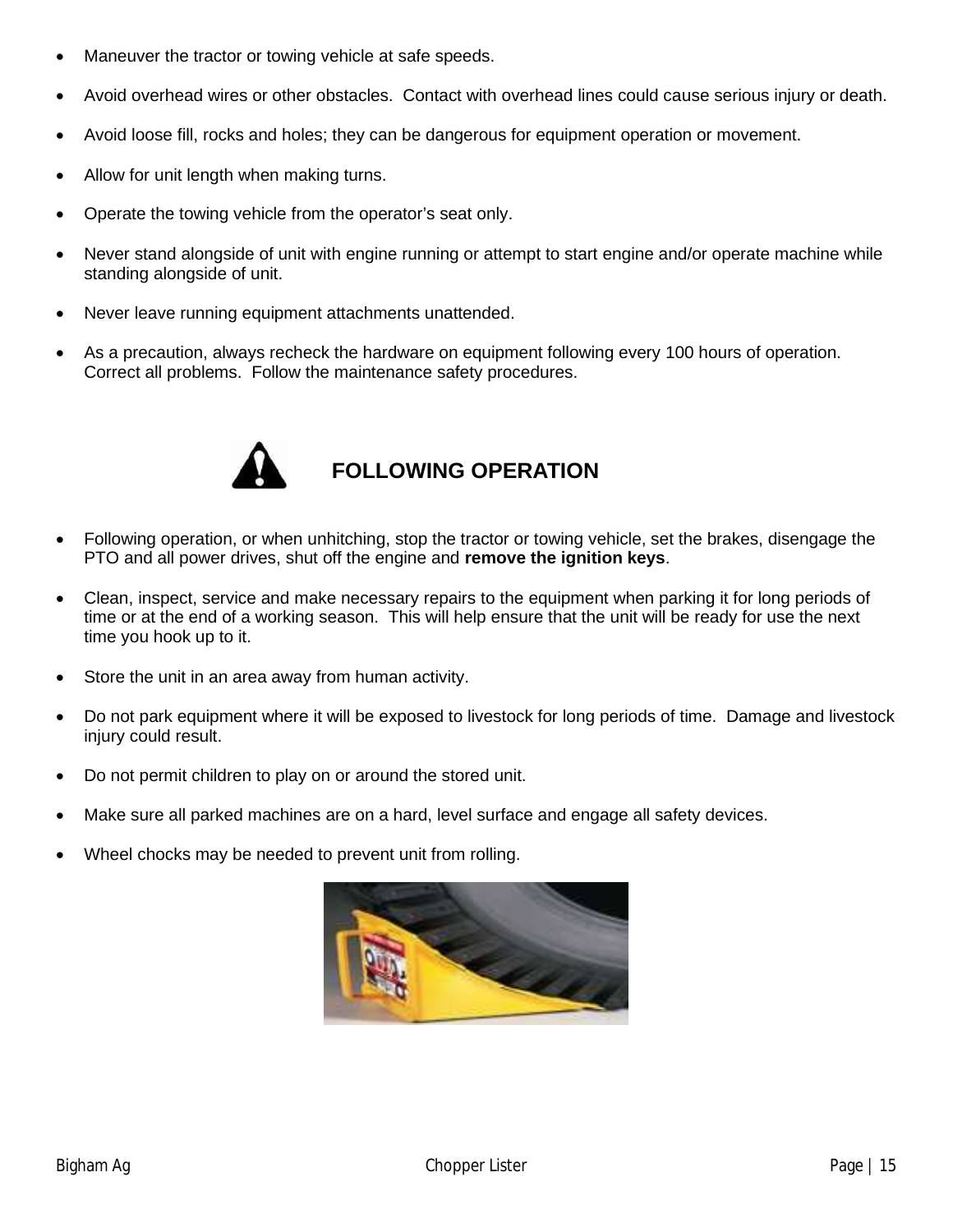

# **PERFORMING MAINTENANCE**

• Do not allow anyone to perform maintenance on this equipment who has not been properly trained in its safe operation.



- Good maintenance is your responsibility. Poor maintenance is an invitation to trouble. Proper servicing and adjustments are key to the long life of any implement. With careful inspection and routine maintenance, costly downtime and repairs can be avoided.
- Some parts and assemblies can be quite heavy. Before attempting to unfasten any part or assembly, arrange to support it by means of a hoist, by blocking or by use of an adequate arrangement to keep it from falling, tipping, swinging or moving in any manner which may hurt somebody or damage the equipment.
- Always use lifting equipment that is adequately rated to do the job. Never lift equipment over people.
- Make sure there is plenty of ventilation. Never operate the engine of the towing vehicle in a closed building. The exhaust fumes may cause asphyxiation.
- Before working on the equipment, stop the towing vehicle, set the brakes, disengage the PTO and all power drives, shut off the engine and **remove the ignition keys**.
- Be certain all moving parts on attachments have come to a complete stop before attempting to perform maintenance.
- **Always** use a safety support and block the wheels. Never use a jack to support the equipment.
- Always use the proper tools or equipment for the job at hand.
- Use extreme caution when making adjustments.
- Never replace hex bolts with less than grade five bolts unless otherwise specified.
- After servicing, be sure all tools, parts and service equipment are removed.
- Where replacement parts are necessary for periodic maintenance and servicing, genuine factory replacement parts must be used to restore your equipment to original specifications. The manufacturer will not claim responsibility for use of unapproved parts and/or accessories and other damages as a result of their use.
- If equipment has been altered in any way from original design, the manufacturer does not accept any liability for injury or warranty.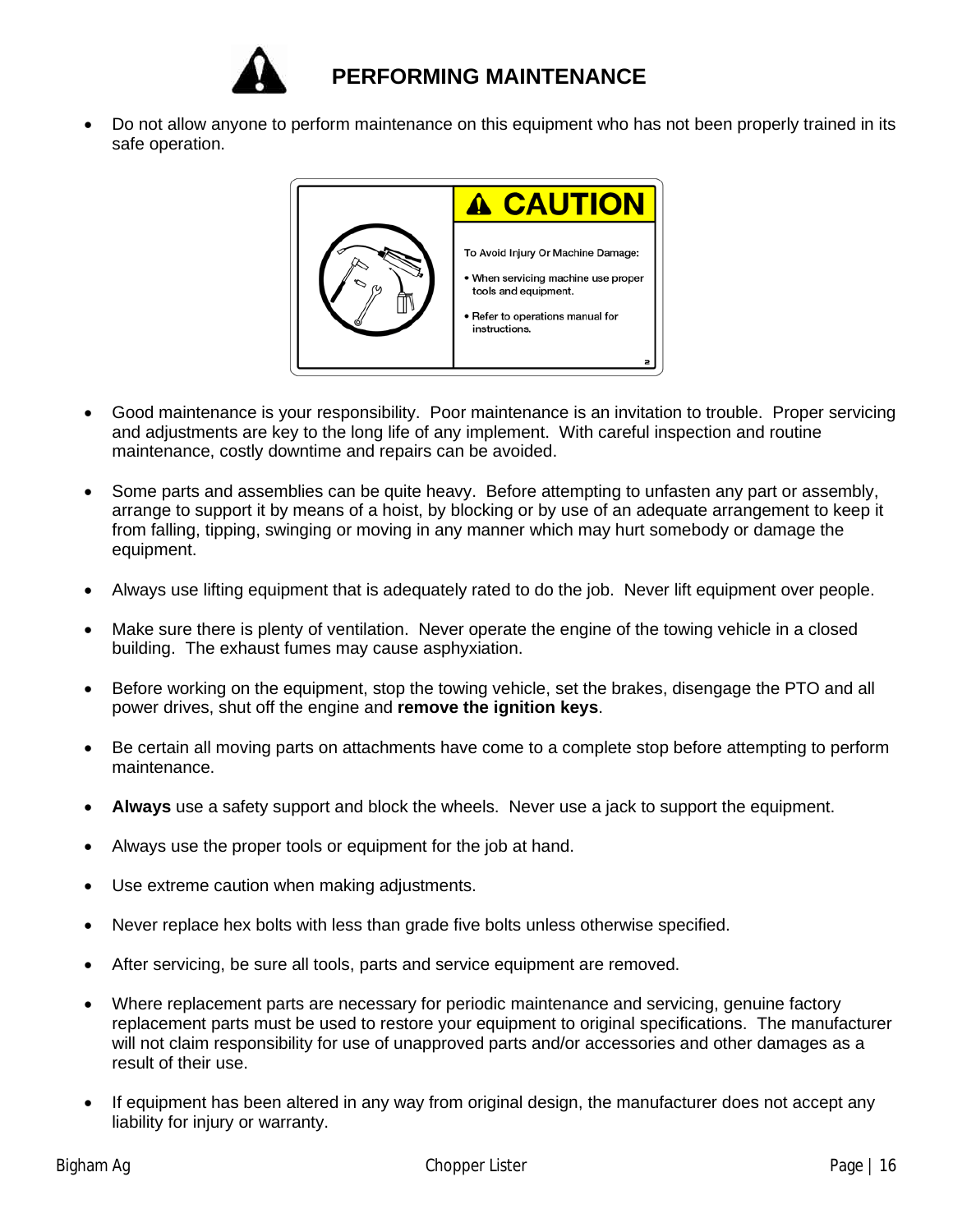• Do not alter the equipment or replace parts with other brands. Doing so can cause the equipment to perform improperly and may lead to breakage causing bodily injury or death.



- If repairs require the use of a torch or electric welder, be sure that all flammable and combustible materials are removed.
- Do not weld or cut on any tank containing oil, fuel or their fumes or other flammable material, or any container whose previous contents are unknown.
- Cleaning solvents should be used with care. Petroleum based solvents are flammable and present a fire hazard. Don't use gasoline. All solvents must be used with adequate ventilation and their vapors should not be inhaled.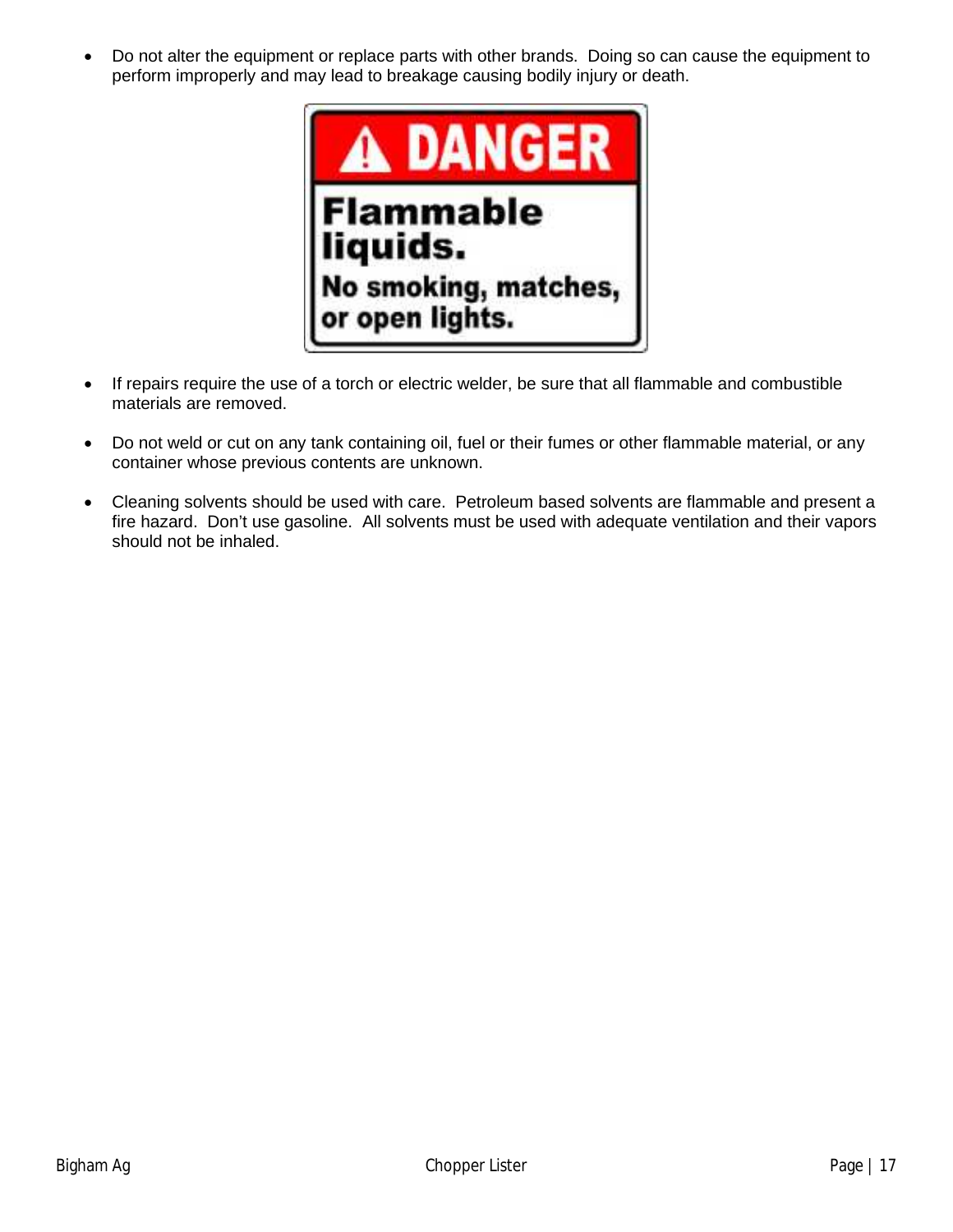#### **Stack Lock Adjustment – Stack Fold Units**

The BIGHAM Ag Stack Fold Chopper Lister is equipped with the BIGHAM STACK LOCK feature. This feature helps lock the two lift arms together when the Implement is in the Stacked (folded) position. To ensure that this Stack Lock Feature is always engaged, there has been some adjustment built into the assembly. To make those adjustments, please refer to the steps below.

STACK LOCK not engaging properly (i.e. not meeting in the middle) –

- With the arms in the folded position, take a measurement of how far the components are from touching.
- Fold the arms down and add shims as necessary to close the gap between the male (**Figure 2**) and female (**Figure 1**) sides of the Stack Lock assembly. Longer bolts may be needed as shims are added.
- Stack Lock Assembly should engage just before the arms are fully folded to ensure a proper engagement.

STACK LOCK alignment is off vertically or horizontally –

- Slightly loosen the bolts of the male & female components. Both mounting plates are slotted in opposite directions. Move the plates as necessary to ensure proper alignment.
- Fold the arms and make sure that the alignment is correct, then unfold the arms and tighten the bolts.







#### **(STACK LOCK engagement)**

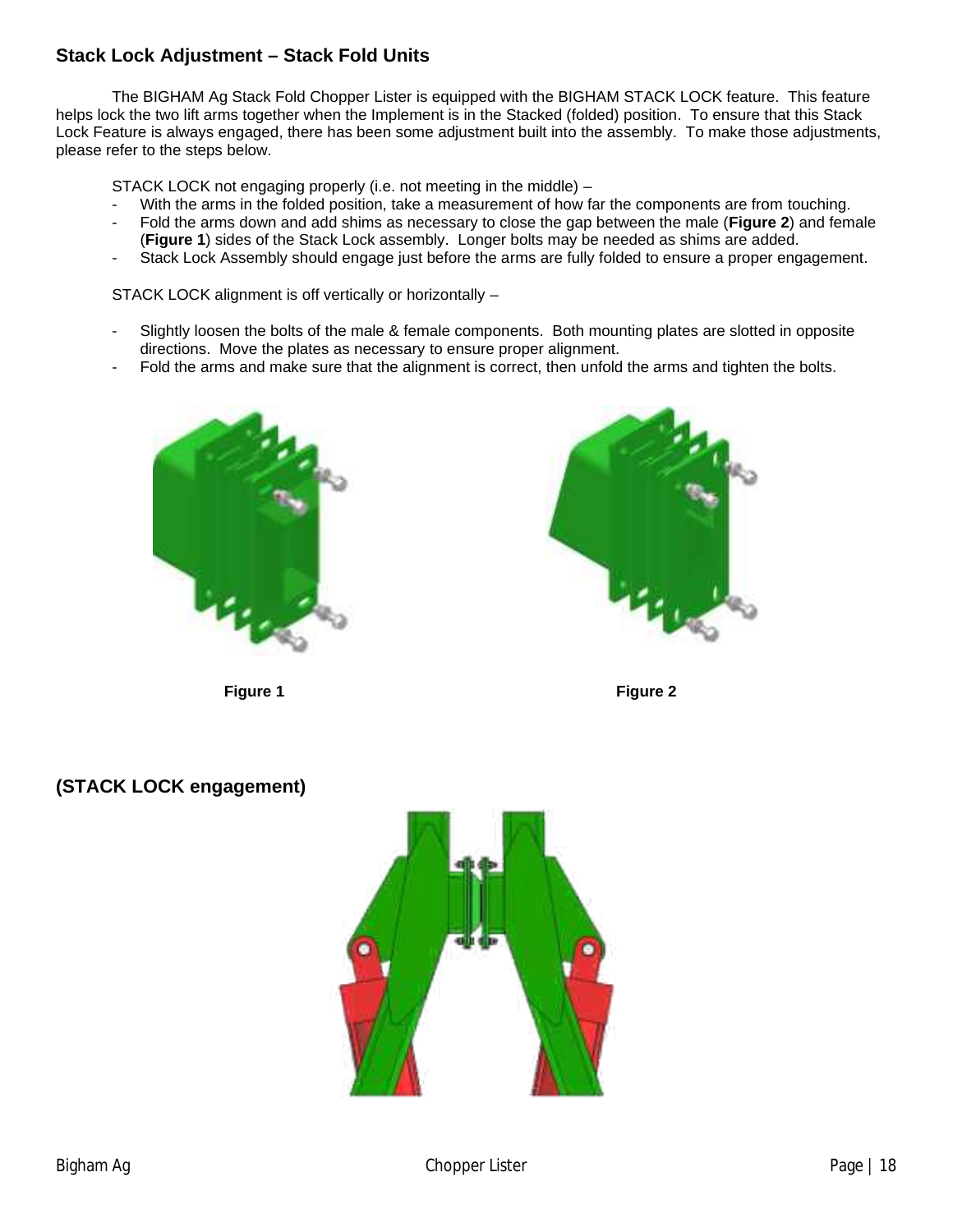#### **Storage Stand Use**

The adjustable storage stands on the unit are designed to be used when the unit is **not** in field operation.

FAILURE TO PROPERLY RAISE AND PIN THE STORAGE STANDS WILL RESULT IN DAMAGE TO THE STANDS, AND POSSIBLY THE FRAME, WHEN OPERATING THE IMPLEMENT.

#### **Spare Parts Breakdown & Ordering**

To have the best equipment possible, only Genuine BIGHAM Parts should be ordered. To fulfill all parts needs by both the Dealer and the Farmer, BIGHAM has a very capable and friendly parts department at both our Carlisle, AR and Lubbock, TX locations. When replacement parts are required, please call into either location with the Genuine BIGHAM part numbers listed in the sections below. Contact information for both sites is as follows:

> BIGHAM AG – Carlisle 1200 E. Durkee St. Carlisle, AR 72024 Phone: (870) 552-7518

BIGHAM AG – Lubbock 705 East Slaton Road P.O. Box 3338 Lubbock, TX 79452 Phone: (806) 745-0384

Remember when ordering to have the Model number and Serial number of your unit ready to ensure that the proper part revisions are ordered for your specific BIGHAM Implement. All part numbers necessary for each piece of equipment are shown below in the specific item parts breakdowns.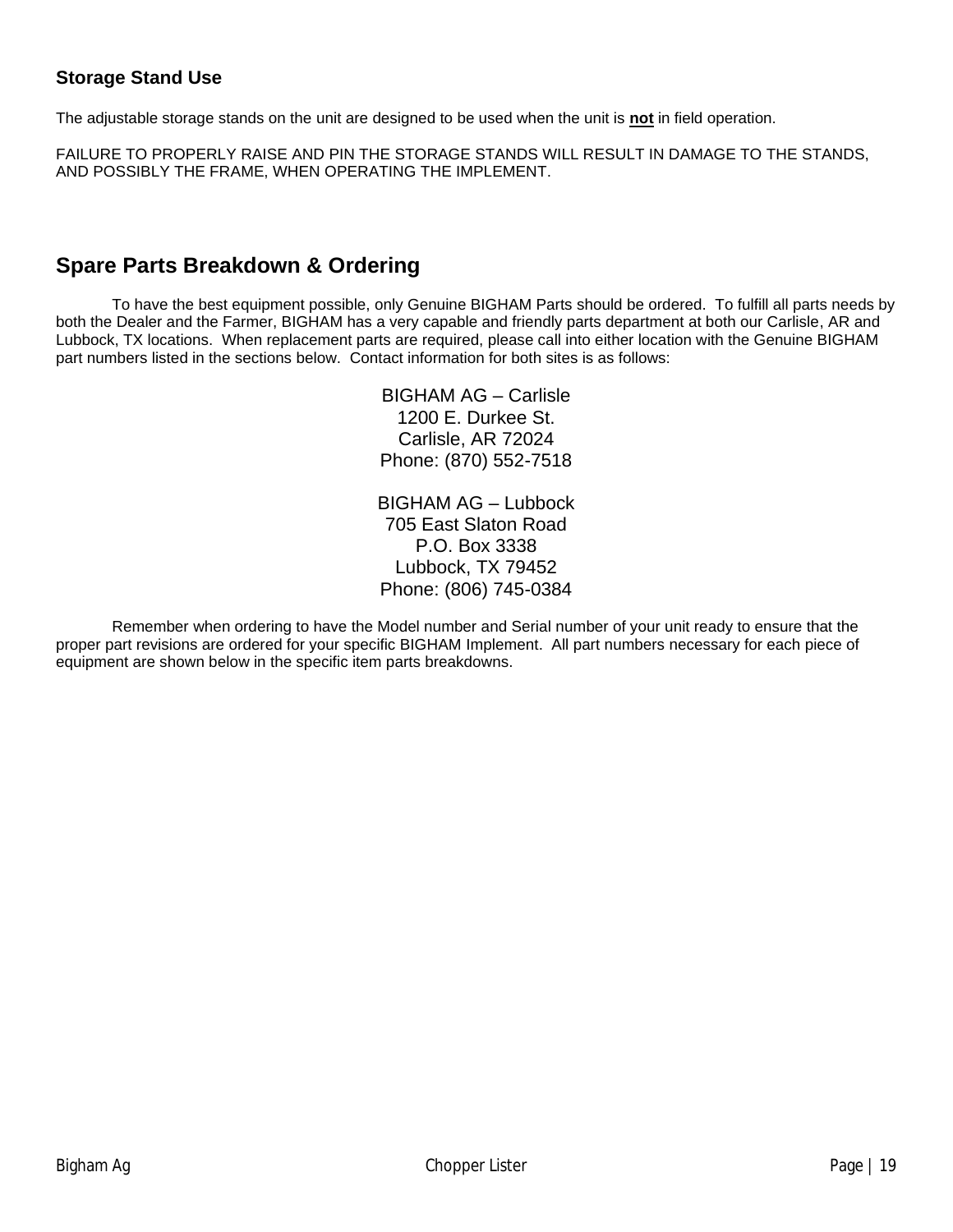#### **HITCH PINS AND COMPONENTS**



$$
\frac{\text{d}^2}{\text{d}^2}
$$

CAT 3 BOTTOM PIN: 1-7/16" DIAMETER



| Table 1 - Frame Hitch Components |             |                                      |                   |
|----------------------------------|-------------|--------------------------------------|-------------------|
| Item                             | Part Number | Description                          | Quantity per Unit |
|                                  | H617-190    | CAT 3 Top Link Hitch Pin             |                   |
|                                  | H617-191    | CAT 4 Top Link Hitch Pin             |                   |
| 3                                | H617-196    | CAT 3 Bottom Hitch Pin               |                   |
|                                  | H312-404    | CAT 4 Bottom Hitch Pin Spacer Sleeve |                   |
| 5                                | H230-123    | 7/16" Lynch Pin                      |                   |
|                                  | H617-104    | 5/16" Lynch Pin                      |                   |

| Table 2 - Hitch Pin Assemblies (Pin with Lynch Pins) |             |                          |                   |
|------------------------------------------------------|-------------|--------------------------|-------------------|
| <b>Item</b>                                          | Part Number | Description              | Quantity per Unit |
|                                                      | H617-190C   | CAT 3 Top Pin w/Clips    |                   |
|                                                      | H617-191C   | CAT 4 Top Pin w/Clips    |                   |
|                                                      | H617-196C   | CAT 3 Bottom Pin w/Clips |                   |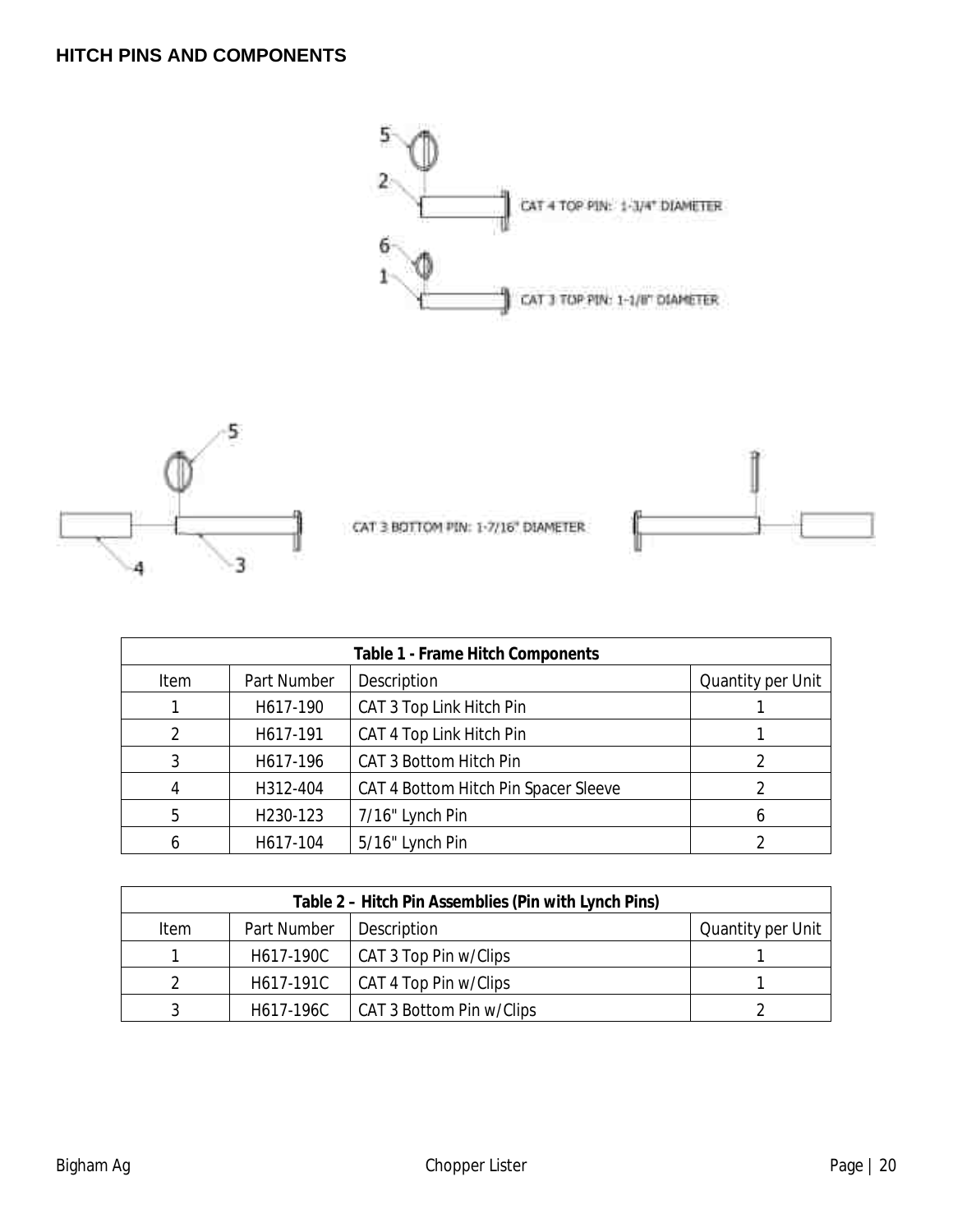#### **FOLDING WING COMPONENTS – OVERFOLD FRAME**



| Table 3 - Folding Wing Components for Overfold Units |             |                                 |                   |
|------------------------------------------------------|-------------|---------------------------------|-------------------|
| Item                                                 | Part Number | Description                     | Quantity per Unit |
|                                                      | 619-420     | Cylinder, Hyd. 4 x 48" Tie Rod  |                   |
| $\mathcal{D}$                                        |             |                                 |                   |
| 3                                                    | 601-0814Z   | Bolt, HCS ½ x 3-1/2" ZP         | 4                 |
| 4                                                    | 611-0801Z   | Nut, Hex ZP ½" (GR5)            | 4                 |
| 5                                                    | 617-188     | Pin, Clevis ZP 1 x 4-7/16" USBL | $\mathcal{P}$     |
| 6                                                    | H617-104    | Pin, Lynch 5/16 x 1-3/4"        | 4                 |
|                                                      | S-7315      | Stand Weldment 7" Bar           | $\mathfrak{D}$    |
| 8                                                    | 610-0047    | U-Bolt, 7/8" for 7x7" GR5 ZP    |                   |
| 9                                                    | 615-1400Z   | Washer, Lock 7/8" ZP            | 8                 |
| 10                                                   | 611-1401Z   | Nut, Hex ZP 7/8"-9              | 8                 |

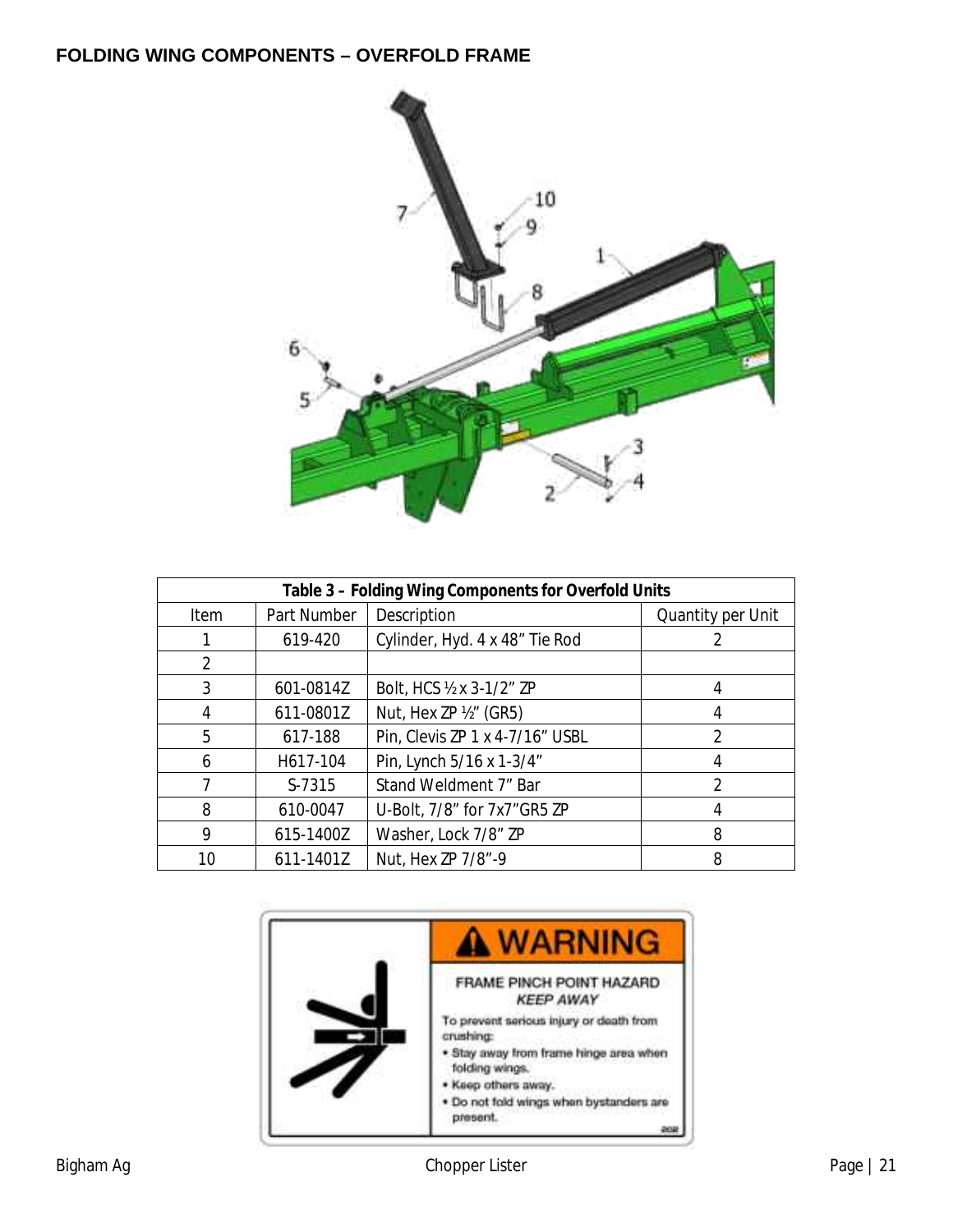# **Rear Basket Assemblies**





| Table 4 - Rear Basket Assemblies |             |                                        |                   |
|----------------------------------|-------------|----------------------------------------|-------------------|
| Item                             | Part Number | Description                            | Quantity per Unit |
|                                  | See Table 5 | Rear Basket, Round Bar                 |                   |
|                                  | See Table 6 | Rear Basket, Flat Bar                  |                   |
| 3                                | See Table 7 | A-Frame Weldment                       |                   |
|                                  | 602-2420Z   | 11/2" Gr. 5 Zinc Plated Bolt X 5" Long | 16                |
| 5                                | 613-2400Z   | 1 1/2" Zinc Plated Nylock Nut          | 16                |
| 6                                | 622-084     | 11/2" 2 bolt Bearing Assembly          | 16                |
|                                  | 602-0808Z   | 1/2" Gr. 5 Zinc Plated Bolt x 2" Long  | 32                |
| 8                                | 613-0800Z   | 1/2" Zinc Plated Nylock Nut            | 32                |
|                                  | H312-001    | <b>HC Tumbler Bolt Bushing</b>         | 16                |

| Table 5 – Rear Baskets, Round Bar |                   |                   |
|-----------------------------------|-------------------|-------------------|
|                                   | Center            | Wing              |
| CL40SF / CL40FX                   | H785-230 (106.5") | H785-235 (119.5") |

| Table 6 - Rear Basket, Flat Bar |                   |                   |
|---------------------------------|-------------------|-------------------|
|                                 | Center            | Wing              |
| CL40SF / CL40FX                 | H785-220 (106.5") | H785-225 (119.5") |

| Table 7 – A-Frame Weldment |                   |                   |
|----------------------------|-------------------|-------------------|
|                            | Center            | Wing              |
| CL40SF / CL40FX            | H785-210 (107.5") | H785-215 (120.5") |

| Table 8 – Rear Tumbler Assemblies, Double (Complete Assemblies) |          |          |  |
|-----------------------------------------------------------------|----------|----------|--|
| Center<br>Wing                                                  |          |          |  |
| CL40SF / CL40FX                                                 | H785-200 | H785-205 |  |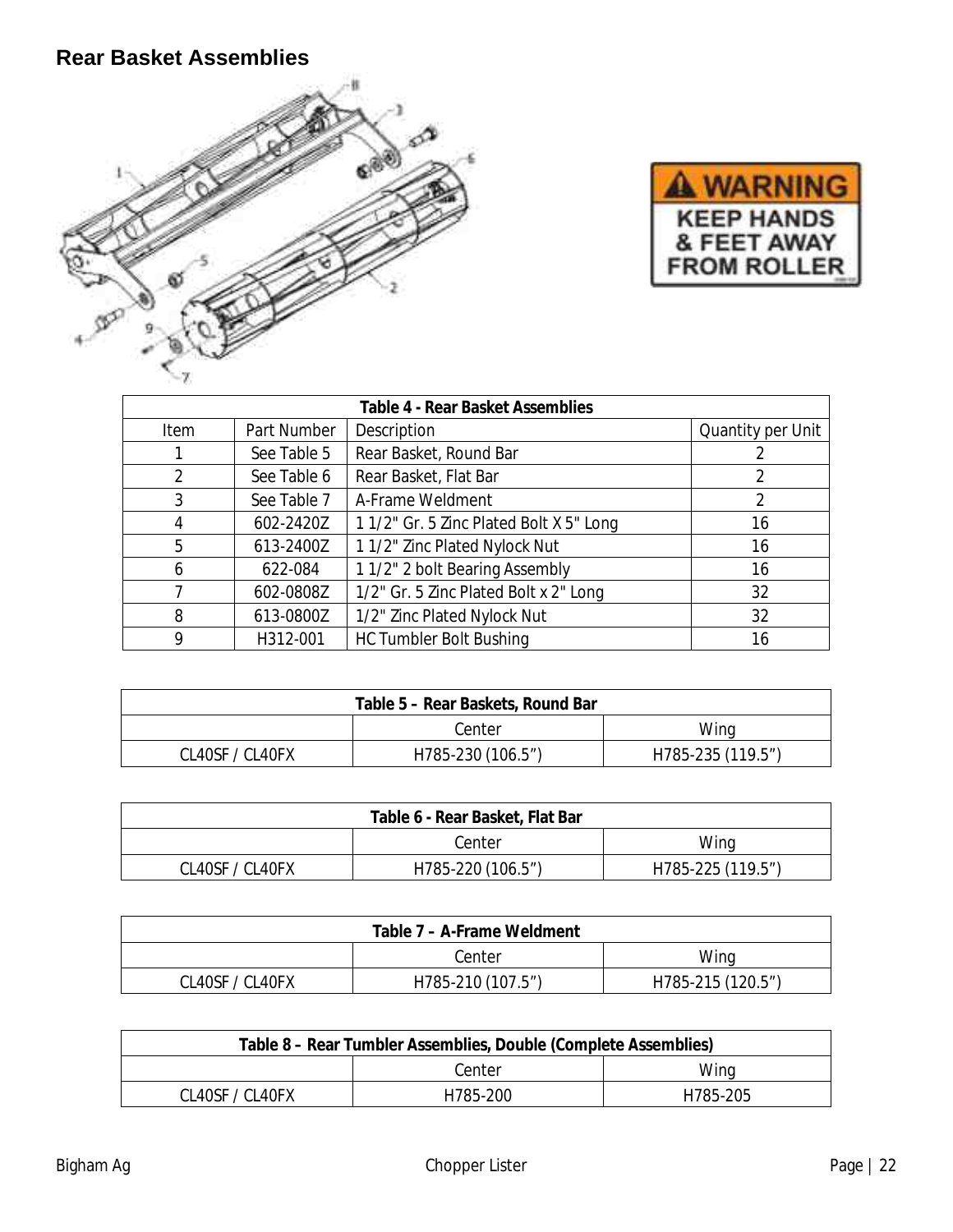**Rear Tumbler Assemblies, Flat with 12" Drum and Scraper**



| Table 9 – Rear Tumbler Assemblies, Flat with 12" Drum and Scraper (Complete) |             |             |
|------------------------------------------------------------------------------|-------------|-------------|
|                                                                              | Center      | Wing        |
| CL40SE / CL40EX                                                              | H785-200 12 | H785-205 12 |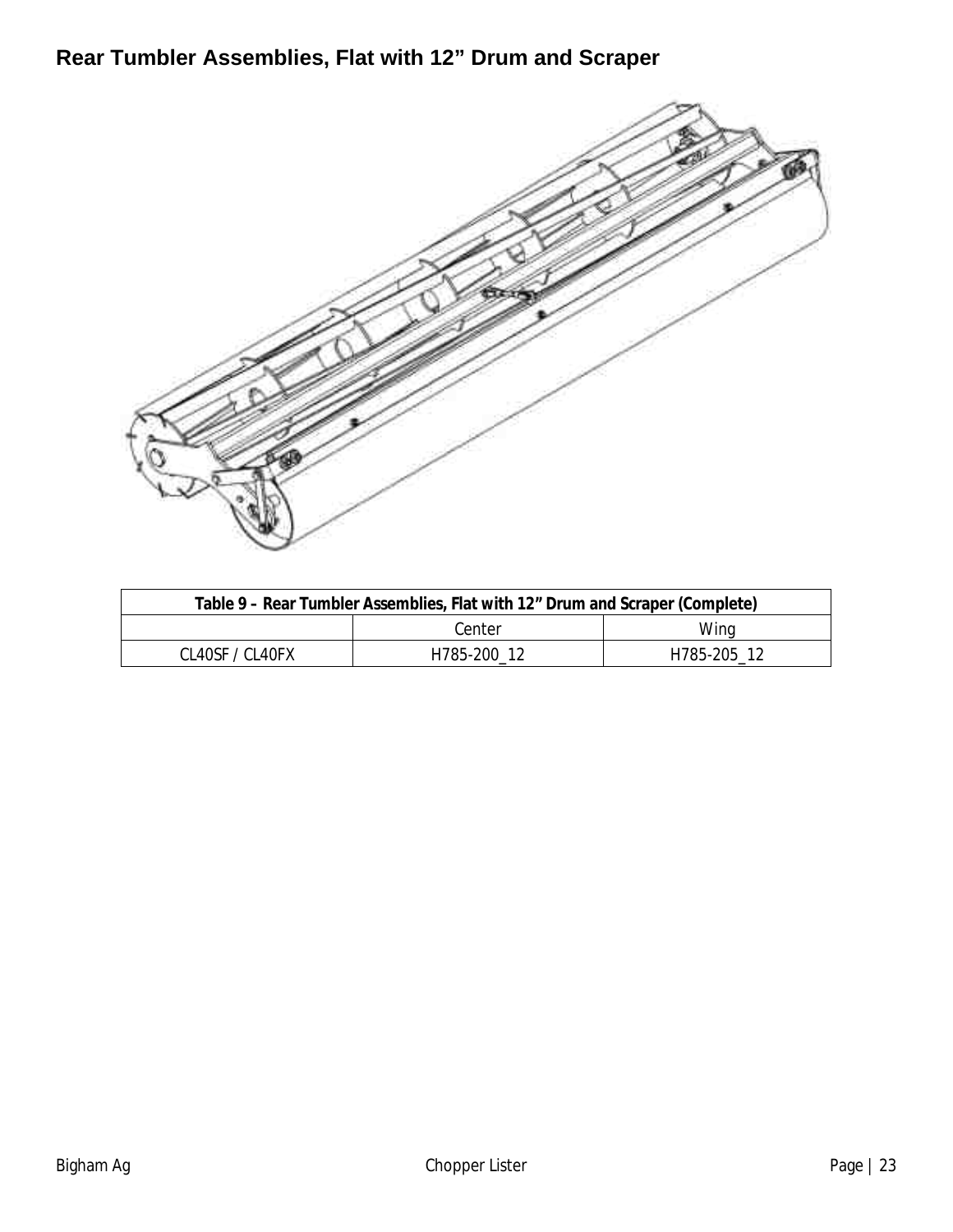

| Table 10 – Rear Tumbler Assemblies, Flat with 12" Drum and Scraper (Complete) |              |                             |  |
|-------------------------------------------------------------------------------|--------------|-----------------------------|--|
| Item                                                                          | Part Number  | Description                 |  |
|                                                                               | See Table 11 | 12" Roller Drum             |  |
|                                                                               | See Table 12 | A-Frame, 12" Drum           |  |
|                                                                               | See Table 13 | Scraper Assembly, 12"       |  |
|                                                                               | 622-084      | Bearing, Flange 1.5" 2-Bolt |  |

| Table 11 – 12" Roller Drums |                   |                   |
|-----------------------------|-------------------|-------------------|
|                             | Center            | Wing              |
| CL40SF / CL40FX             | H688-106 (106.0") | H688-119 (119.0") |

|                 | Table 12 – A-Frame, 12" Drum |                      |
|-----------------|------------------------------|----------------------|
|                 | Center                       | Wing                 |
| CL40SF / CL40FX | H785-210_12 (107.5")         | H785-215_12 (120.5") |

| Table 13 – Scraper Assembly, 12" – Component breakdown on following page. |             |             |
|---------------------------------------------------------------------------|-------------|-------------|
|                                                                           | Center      | Wing        |
| CL40SE / CL40EX                                                           | H686-758 12 | H686-759 12 |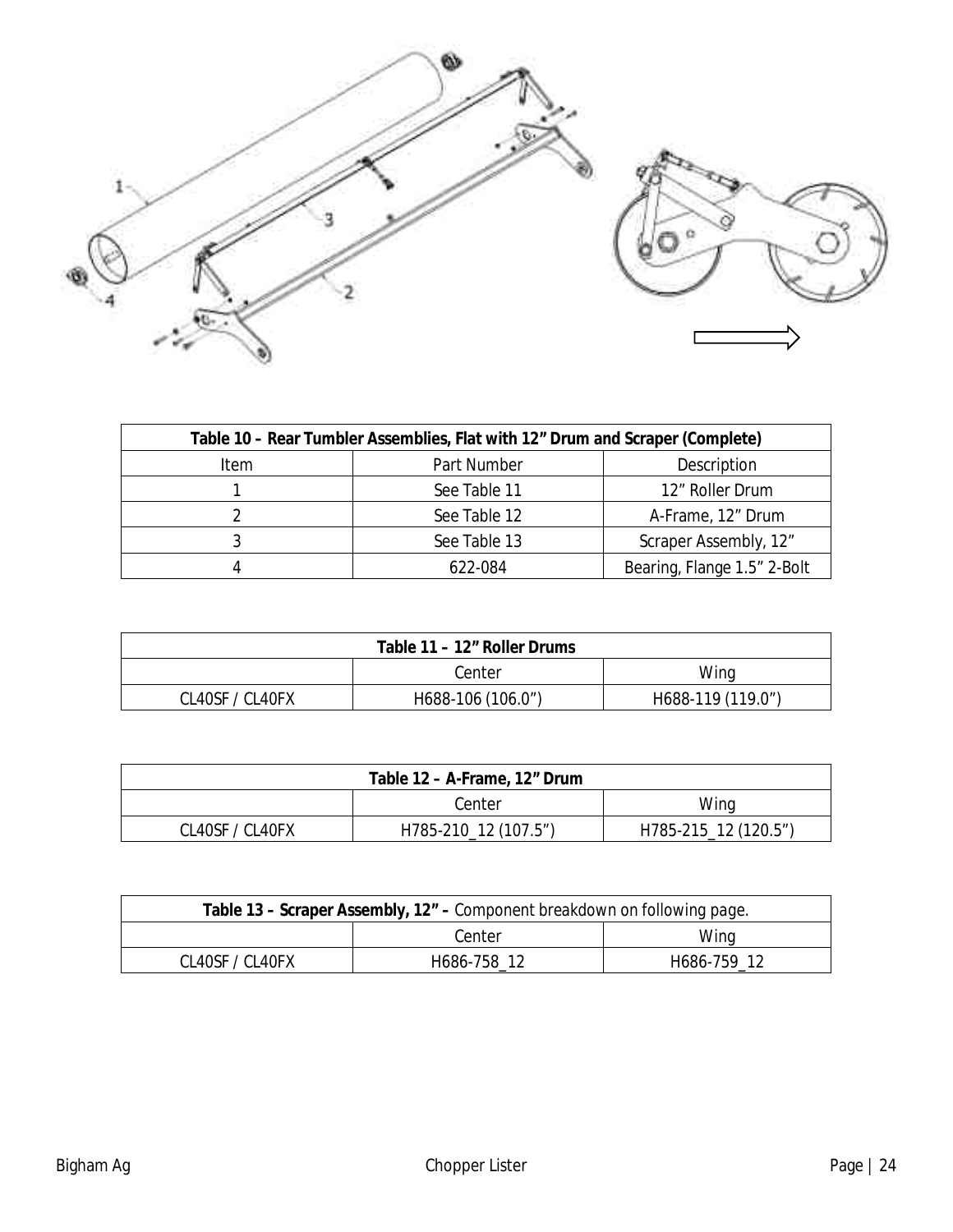

| Table 14 - Scraper Assembly Components, 12" Drum |              |                                         |  |
|--------------------------------------------------|--------------|-----------------------------------------|--|
| Item                                             | Part Number  | Description                             |  |
| 1                                                | See Table 15 | <b>Scraper Mount Angle</b>              |  |
| $\overline{2}$                                   | See Table 16 | Scraper Blade, 12" Drum                 |  |
| 3                                                | H320-025     | Scraper Arm, 12" Pipe Roller            |  |
| $\overline{4}$                                   | H320-026     | Scraper Linkage, 12" Pipe Roller        |  |
| 5                                                | 603-0812     | Bolt, Hex 1/2 x 3.0 GR 5                |  |
| 6                                                | 616-0800Z    | Washer, Flat ZP 1/2"                    |  |
| $\overline{7}$                                   | 613-0800Z    | Nut, Hex Nylock ZP 1/2"                 |  |
| 8                                                | 602-1008Z    | Bolt, Hex Cap Screw 5/8 x 2.0" (GR5) ZP |  |
| 9                                                | 613-1001Z    | Nut, Hex Nylock 5/8" ZP                 |  |
| 10                                               | 602-1006Z    | Bolt, Hex Cap Screw 5/8 x 1.5" (GR5) ZP |  |
| 11                                               | 616-1000Z    | Washer, Flat ZP 5/8"                    |  |
| 12                                               | Q617-281     | Pin, Clevis 1/2" Diameter x 1-3/8"      |  |
| 13                                               | Q617-045     | Yoke End, 1/2" Straight Leg             |  |
| 14                                               |              | Nut, Jam 1/2" Fine Thread               |  |
| 15                                               | 301-109      | Threaded Rod, 1/2" Fine Thread          |  |
| 16                                               | L15662       | Cotter Pin, 1/8" x 1.0"                 |  |

|                 | Table 15 – Scraper Mount Angles |          |
|-----------------|---------------------------------|----------|
|                 | Center                          | Wina     |
| CL40SF / CL40FX | H686-708                        | H686-718 |

| Table 16 – Scraper Blade, 12" Drum |                 |                 |
|------------------------------------|-----------------|-----------------|
| Wing<br>Center                     |                 |                 |
| CL40SF / CL40FX                    | H901-52240CS-12 | H901-52240WS-12 |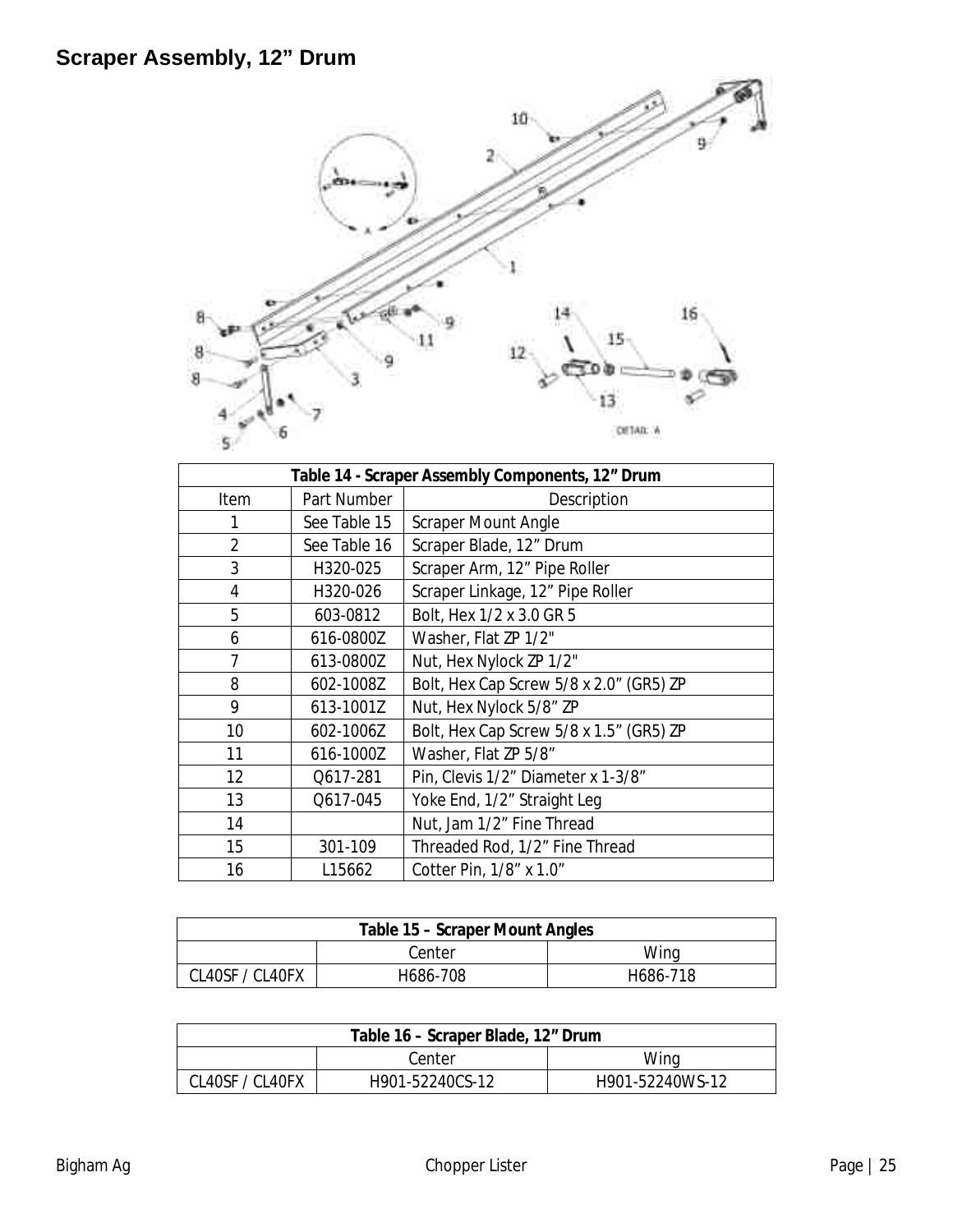

| Table 17 - Rear Basket Linkage Arm Assembly P/N: C885-100 |             |                                        |
|-----------------------------------------------------------|-------------|----------------------------------------|
| Item                                                      | Part Number | Description                            |
| 1                                                         | H685-302    | BRACKET, 40DEG LINKAGE ARM             |
| $\overline{2}$                                            | 602-1240Z   | BOLT, HCS 3/4" X 10.00" (GR. 5) ZP     |
| 3                                                         | H633-400    | SPRING, TOP AUGER (BIG)                |
| $\overline{4}$                                            | 616-1200Z   | WASHER, FLAT 3/4" ZP                   |
| 5                                                         | 611-1201Z   | NUT, HEX ZP 3/4                        |
| 6                                                         | 230352-HC   | <b>HC LINKAGE PIN</b>                  |
| 7                                                         | 617-105     | KLICK PIN, 7/16 X 2.00                 |
| 8                                                         | H685-205    | SPRING BUSHING ASS'Y. HC TUMBLER       |
| 9                                                         | 613-0800Z   | NUT, HEX NYLOCK ZP 1/2                 |
| 10                                                        | 602-1016Z   | BOLT, HCS 5/8 X 4.00 (GR. 5) ZP        |
| 11                                                        | 613-1005z   | NUT, HEX NYLOCK ZP 5/8                 |
| 12                                                        | 602-0818Z   | BOLT, HCS 1/2" X 4-1/2" (GR 5) ZP      |
| 13                                                        | H685-206    | SPRING BUSHING ASS'Y.                  |
| 14                                                        | H309-001    | PLATE, TUMBLER MOUNT                   |
| 15                                                        | C685-331    | CA HIPPER REAR BASKET SUPPORT ARM WELD |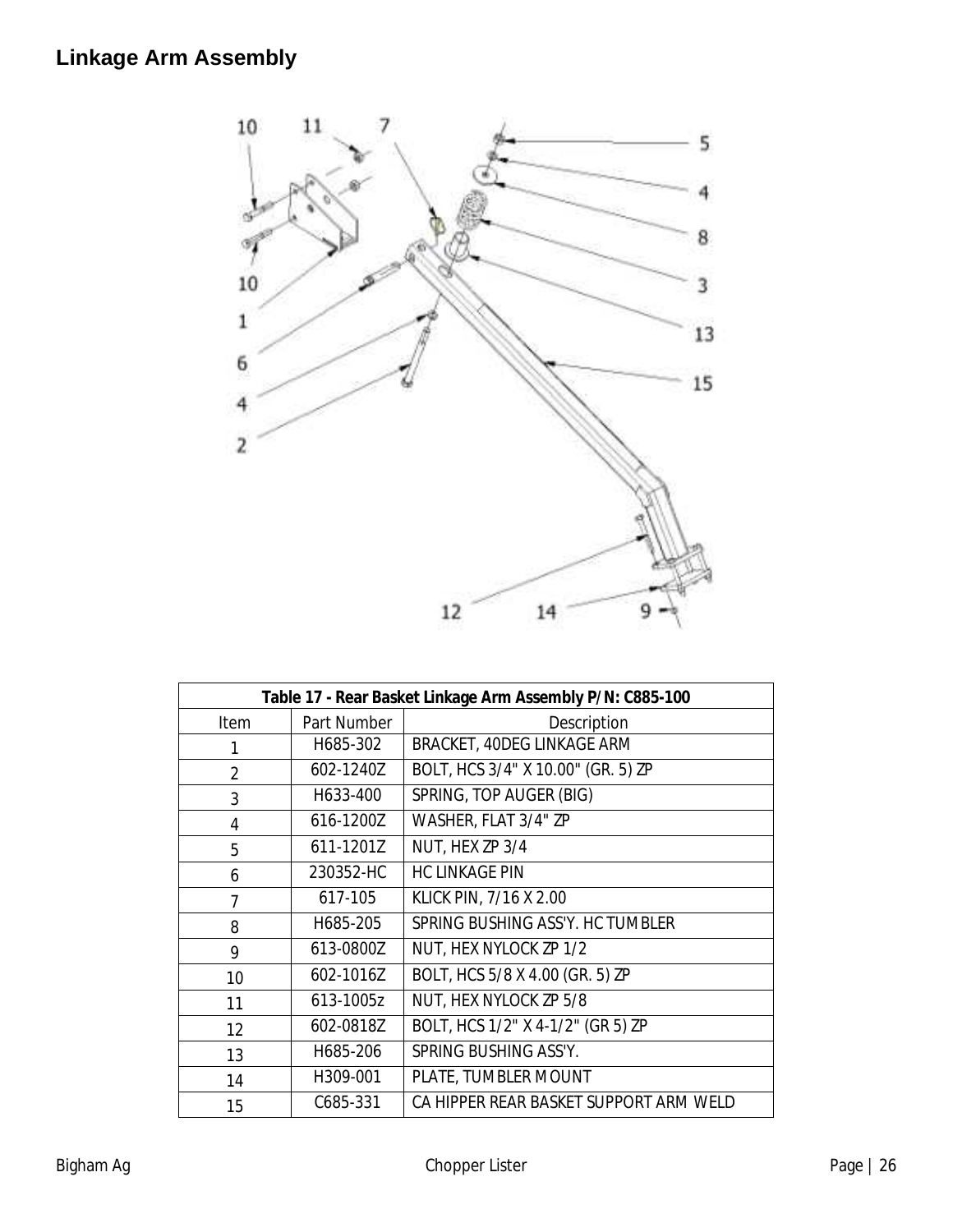# **Chopper Basket Assemblies**



| <b>JARN</b>                                            |  |
|--------------------------------------------------------|--|
| <b>KEEP HANDS</b><br>& FEET AWAY<br><b>FROM ROLLER</b> |  |

| Table 18 - Chopper Basket Assembly Components |              |                                     |  |
|-----------------------------------------------|--------------|-------------------------------------|--|
|                                               |              |                                     |  |
| Item                                          | Part Number  | Description                         |  |
|                                               | H622-212     | 2.25" Flange Bearing                |  |
| $\mathcal{P}$                                 | 613-1001Z    | 5/8" Zinc Plated Center Lock Nut    |  |
| 3                                             | 602-1006Z    | 5/8" Zinc Plated Bolt X 1 1/2" Long |  |
| 4                                             | See Table 19 | Chopper Blade                       |  |
| 5                                             | 613-1000Z    | 5/8" Zinc Plated Nylock Nut         |  |
| 6                                             | 602-1010Z    | 5/8" Zinc Plated Bolt X 2 1/2" Long |  |
|                                               | 616-1000Z    | 5/8" Zinc Plated Flat Washer        |  |

| Table 19 - Chopper Blades |                   |                   |
|---------------------------|-------------------|-------------------|
| Center<br>Wina            |                   |                   |
| CL40SF / CL40FX           | H287-109 (106.0") | H287-121 (118.0") |

| Table 20 - Chopper Basket Assemblies - Complete |          |          |
|-------------------------------------------------|----------|----------|
| Center                                          |          | Wing     |
| CL40SF / CL40FX                                 | H687-106 | H687-118 |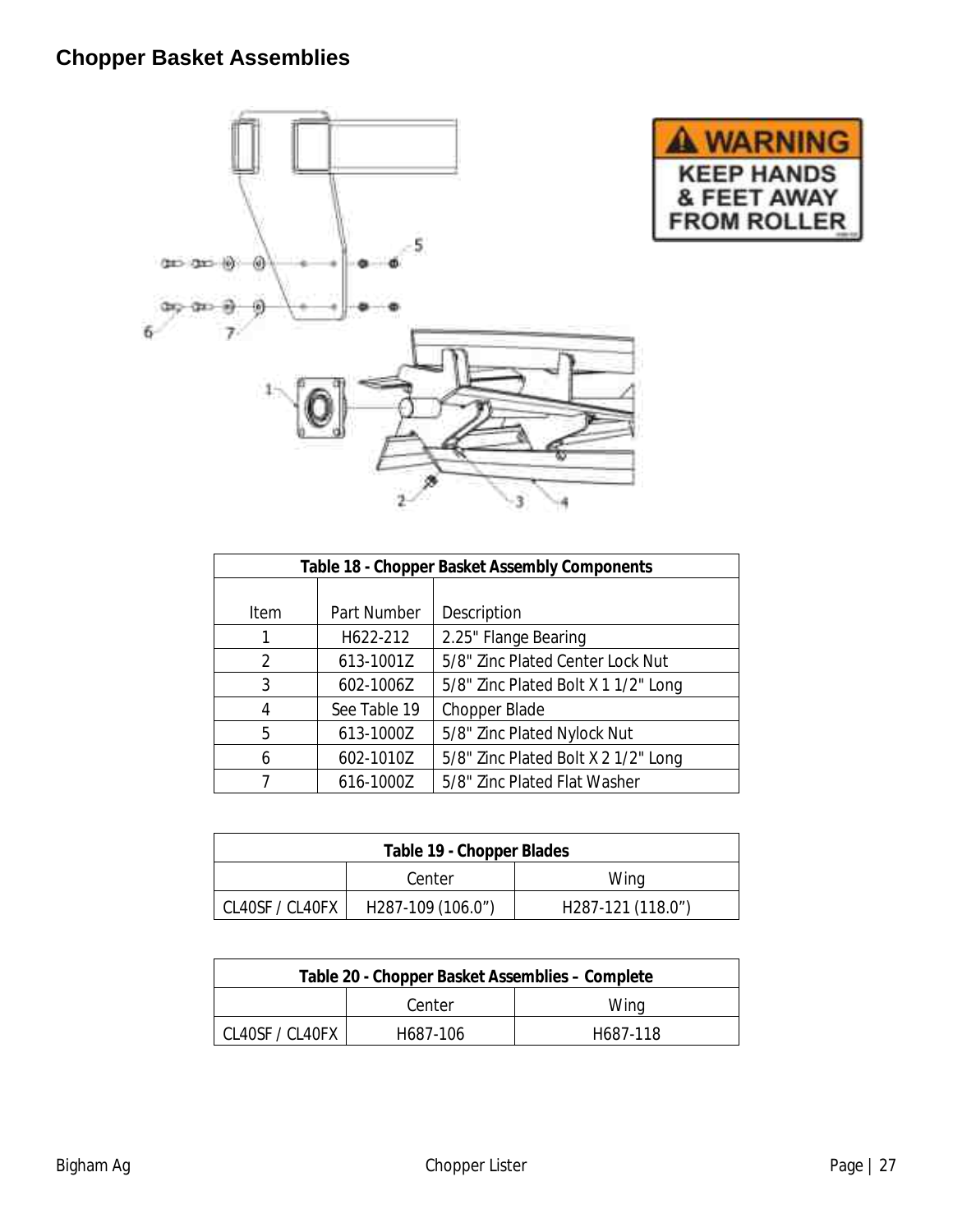





H806-743<br>CLAMP, 7x4 FOR 1x3 SHANK

| Table 21 - Clamp Assemblies |             |                                     |
|-----------------------------|-------------|-------------------------------------|
| Item                        | Part Number | Description                         |
| 1                           | C310-201    | Chisel Shank Mnt, Bolt On Widmnt    |
| 2                           | 628-308     | Cap, 7" Bar 1" Bolt Hole (Cast)     |
| 3                           | 602-1440Z   | Bolt, HCS 7/8" x 10" (GR5) ZP       |
| 4                           | 616-1400Z   | Washer, Flat ZP 7/8"                |
| 5                           | 611-1401Z   | Nut, Hex ZP 7/8"-9 Thread           |
| 6                           | 628-800     | Body, Clamp 7" 1x3 Shank            |
|                             | 606-1006Z   | Set Screw, SQ Head 5/8" x 1-1/2" ZP |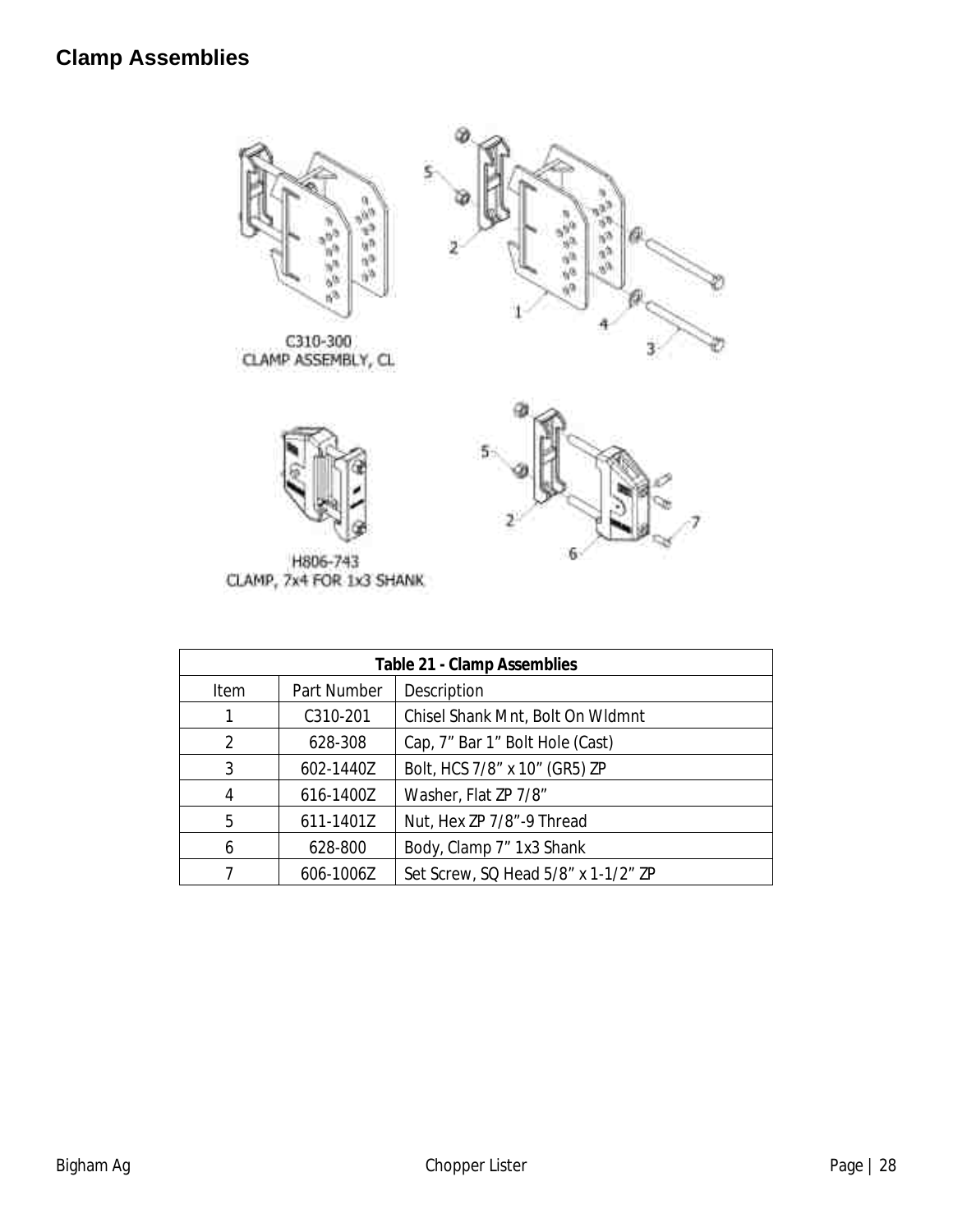

| Table 22 - Furrow Assembly |             |                              |                  |
|----------------------------|-------------|------------------------------|------------------|
| Item                       | Part Number | Description                  | Quantity per Row |
|                            | C310-330    | Clamp Assembly, CL           |                  |
| 2                          | 603-1634    | Bolt, Hex 3/4 x 7-1/2" GR8   |                  |
| 3                          | 616-1200Z   | Washer, Flat 3/4" ZP         | h                |
| 4                          | 613-1200Z   | Nut, Hex Nylock ZP 3/4"      |                  |
| 5                          | 602-1432Z   | Bolt, HCS 7/8" x 8" (GR5) ZP |                  |
| 6                          | 613-1300Z   | Nut, Lock 7/8" Nylock        |                  |
|                            | 628-403     | Clamp, Chisel 4" (XHD)       |                  |
| 8                          | C310-199    | Shank Mount Tube Weldment    |                  |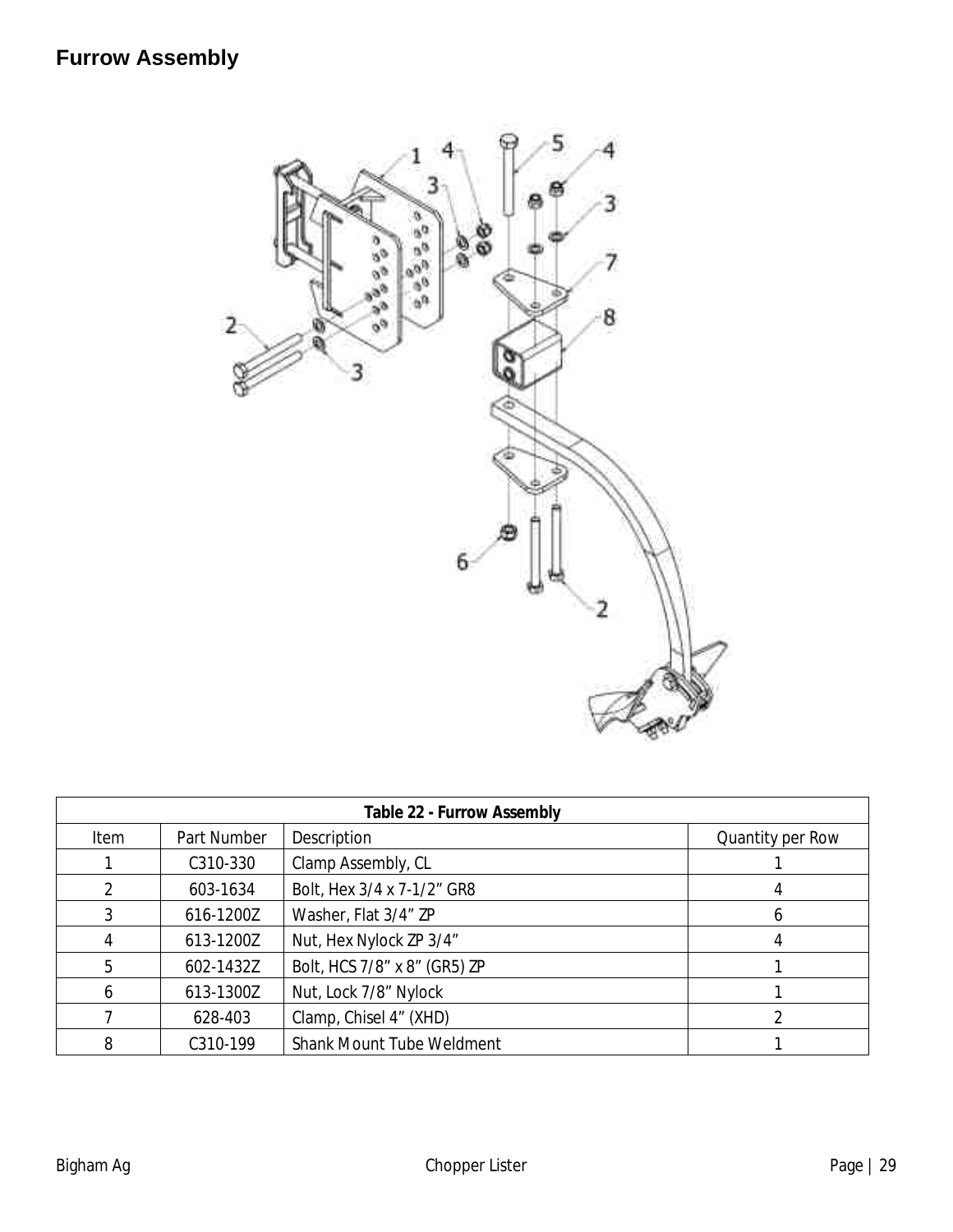# **Chisel Shank Assembly**



|                |             | Table 23 - Chisel Shank Assembly    |                  |
|----------------|-------------|-------------------------------------|------------------|
| Item           | Part Number | Description                         | Quantity per Row |
|                | 631-017     | Shank, Chisel 25.5"                 |                  |
| $\overline{2}$ | H638-211    | Furrower, 11N Nichols Style         |                  |
|                | 638-208     | Furrower, 8" Slotted                |                  |
| 3              | 636-159NT   | Foot Piece, No-Twist 1.00 x 3.00    |                  |
| 4              | 604-0818Z   | Bolt, Carriage 1/2 x 4-1/2 (GR5) ZP | $\overline{2}$   |
| 5              | 638-582     | Washer, 2-Hole 2.00 CNTR 0.75" Bolt |                  |
| 6              | 616-0800Z   | Washer, Flat ZP 1/2"                | 2                |
|                | 615-0800Z   | Washer, Lock ZP 1/2"                | 2                |
| 8              | 611-0801Z   | Nut, Hex ZP 1/2" (GR5)              | 3                |
| 9              | 606-0810Z   | SQ Head Bolt, 1/2 x 2-1/2" (GR5)    |                  |
| 10             | 602-1012Z   | Bolt, HCS 5/8 x 3.0" (GR5) ZP       |                  |
| 11             | 616-1000Z   | Washer, Flat ZP 5/8"                |                  |
| 12             | 611-1001Z   | Nut, Hex ZP 5/8"                    |                  |
| 13             | 602-0810Z   | Bolt, HCS 1/2 x 2-1/2" (GR5) ZP     |                  |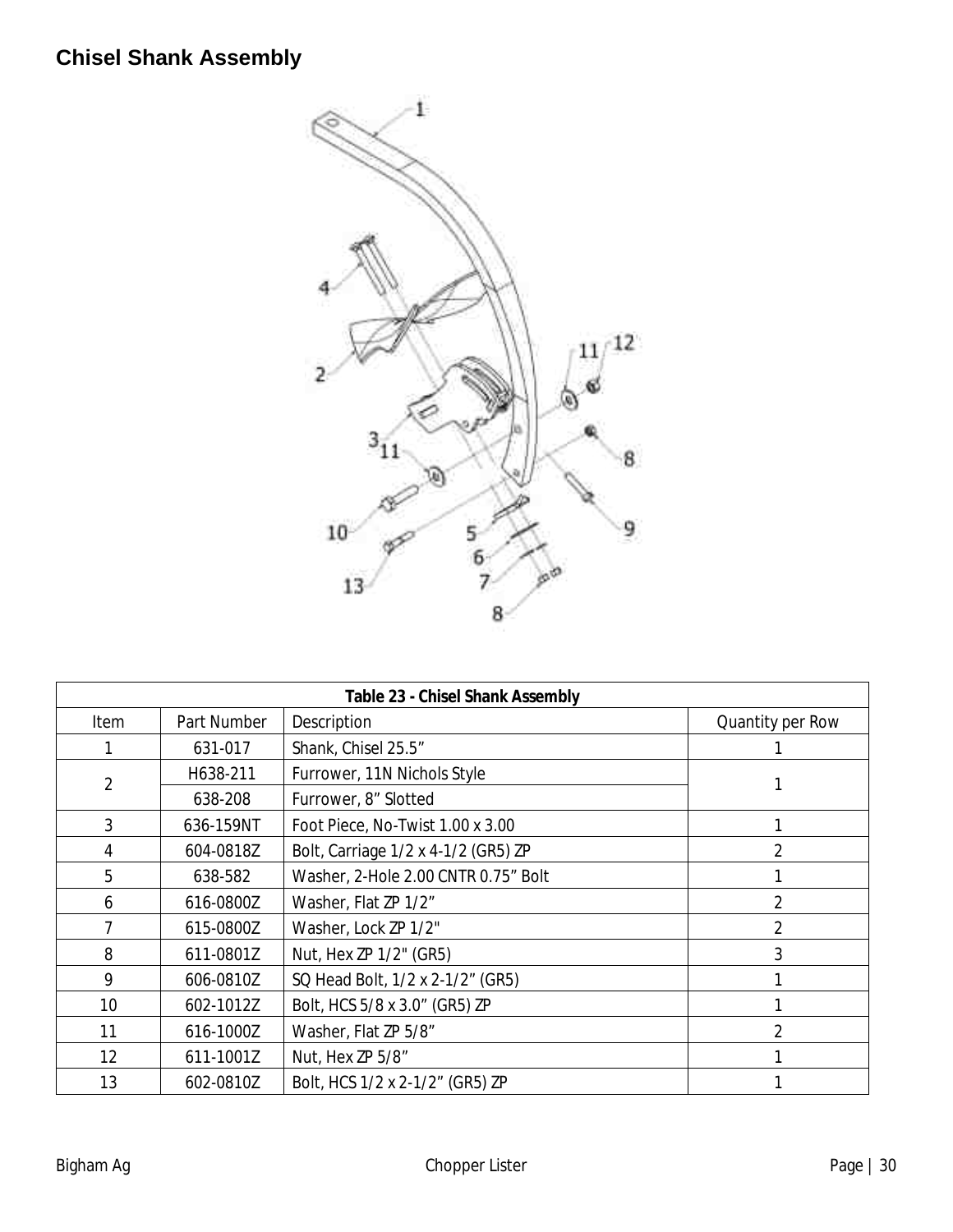# **Bedknife Assemblies**



|                                                  |             |                                                       |                                                        |                                                       | $\overline{2}$ | 3                          | $\overline{4}$              |                          | 5               |
|--------------------------------------------------|-------------|-------------------------------------------------------|--------------------------------------------------------|-------------------------------------------------------|----------------|----------------------------|-----------------------------|--------------------------|-----------------|
|                                                  |             |                                                       | Clamps                                                 |                                                       | Straight Shank | Offset Shank               |                             | Sweep                    | <b>Bolt Kit</b> |
|                                                  |             |                                                       | $\equiv$<br>$\overline{ }$<br>7x4 for<br>43<br>H806-7- | Ξ<br>$\overline{\phantom{0}}$<br>for<br>7x<br>3<br>77 | ≑<br>705-300F  | $1 \times 8$ "<br>705-308F | 12 <sup>11</sup><br>638-012 | 16"<br>$\circ$<br>638-01 | H638-061        |
|                                                  | Part Number | Description                                           |                                                        | 806-                                                  |                |                            |                             |                          |                 |
| Single<br><b>Bed Knife</b><br>Assembly,<br>1 Row | H870-404    | HX Bedknife Ass'y - 16", 1" Shank, 7x4 Bar            |                                                        |                                                       |                |                            |                             | 1                        |                 |
|                                                  | H870-404-8  | HX Bedknife Ass'y - 16", 1" Shank, 7x4 Bar, 8" Offset | $\overline{1}$                                         |                                                       |                |                            |                             | 1                        |                 |

*Bolt Kit H638-061 Includes 5/8 x 3.5" Carriage Head Bolt, Lock Washer, Flat Washer, and Hex Nut Shank 705-300F 1" x 3". Includes foot piece.* 

*Offset Shank 705-308F 1" x 3". 8" Offset. Reversable for RH or LH orientation. Includes foot piece.*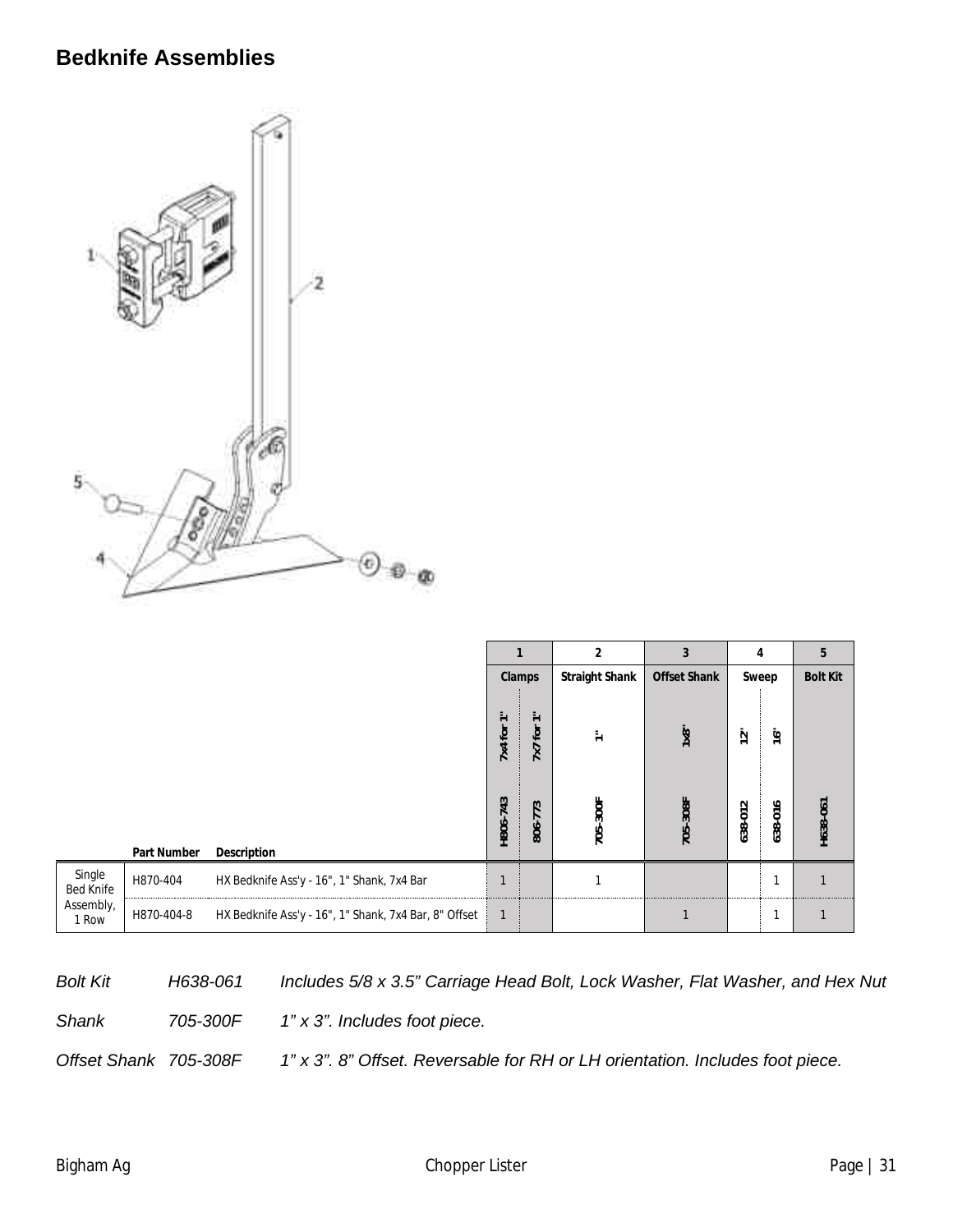# **Universal Gauge Wheel Assembly**

#### **7" X 4" TUBING CONFIGURATION**



| BIGHAM Universal Gauge Wheel Assembly (7" X 4" Tube Configuration, Extended) P/N: 855-447 |             |                                          |                       |  |  |  |
|-------------------------------------------------------------------------------------------|-------------|------------------------------------------|-----------------------|--|--|--|
| Item                                                                                      | Part Number | Description                              | Quantity per Assembly |  |  |  |
|                                                                                           | H705-000    | Universal Gauge Wheel Mount Bracket      |                       |  |  |  |
| $\overline{2}$                                                                            | H705-003    | UGW Arm Weldment, 7" Extended            |                       |  |  |  |
| 3                                                                                         | 627-161     | Gauge Wheel Hub Assembly W/ 2" Spindle   |                       |  |  |  |
| 4                                                                                         | 627-567     | Wheel & Tire Assembly (order separately) |                       |  |  |  |
| 5                                                                                         | 705-083     | Yoke/Tube Adjustment Turn Buckle         |                       |  |  |  |
| 6                                                                                         | 628-308     | 7" Clamp Cap                             | 2                     |  |  |  |
|                                                                                           | 602-1628Z   | 1" GR. 5 Zinc Plated Bolt X 7" Long      | $\mathfrak{D}$        |  |  |  |
| 8                                                                                         | 613-1600Z   | 1" GR. 5 Zinc Plated Nylock Nut          | 2                     |  |  |  |
| 9                                                                                         | 616-1600Z   | 1" Zinc Plated Flat Washer               | 8                     |  |  |  |
| 10                                                                                        | 602-1428Z   | 7/8" GR. 5 Zinc Plated Bolt X 7" Long    | 4                     |  |  |  |
| 11                                                                                        | 611-1401Z   | 7/8" GR. 5 Zinc Plated Nut               | 4                     |  |  |  |
| 12                                                                                        | 616-1400Z   | 7/8" Zinc Plated Flat Washer             | 4                     |  |  |  |
| 13                                                                                        | 602-1206Z   | 3/4" GR. 5 Zinc Plated Bolt X 1 1/2"     |                       |  |  |  |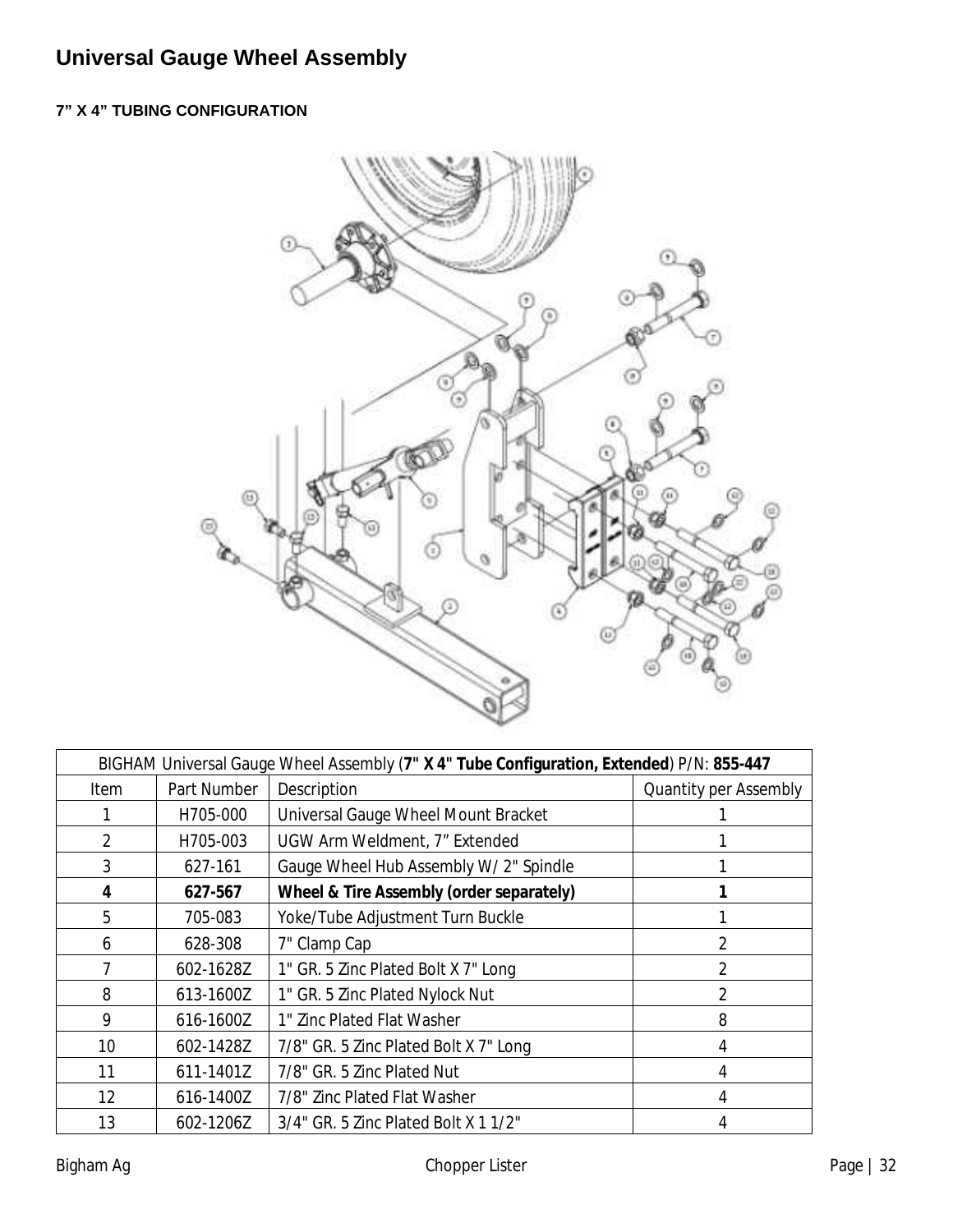

**HYDRAULIC FLUID AND EQUIPMENT SAFETY**



Only adequately trained and qualified persons should work on hydraulics systems. You may be severely injured or killed by being crushed under a falling piece of equipment. Always have transport locks in place and frame sufficiently blocked when working on any implement.

Hydraulic fluid escaping under pressure can have sufficient force to cause injury. Keep all hoses and connections in good serviceable condition. Failure to heed may result in serious personal injury or death. Escaping hydraulic fluid under pressure can have sufficient pressure to penetrate the skin causing serious injury. Avoid the hazard by relieving the pressure before disconnecting lines or performing work on the system.

Make sure hydraulic fluid connections are tight and all hydraulic hoses and lines are in good condition before applying pressure to the system. Use a piece of paper or cardboard, NOT BODY PARTS, to check for suspected leaks. Wear protective gloves and safety glasses or goggles when working with hydraulic systems. DO NOT DELAY! If an accident occurs, see a doctor familiar with this type of injury immediately. Any fluid injected into the skin or eyes must be treated within a few hours or gangrene may result.

Always secure equipment with solid supports before working on or under it. Never work under equipment supported by hydraulics. Hydraulics can drop equipment if controls are actuated or hydraulic lines burst or pressure is lost while disconnecting lines. Either situation can drop machinery instantly even when power to hydraulics is off. Do not attempt to disconnect a hydraulic cylinder or hose while the system is under pressure!

Check hydraulic hoses and fittings frequently. Brush and other debris can damage hoses and fittings. Inspect and maintain equipment daily. Loose, broken, and missing hardware can cause equipment to not perform properly and can result in bodily injury or death.

Hydraulic systems and oil can be hot and cause burns. Before working on any system, wait until the oil has cooled.

Keep body and body extremities away from areas such as pivot points and hydraulic cylinders. Always secure equipment pivot points to assure they will not move when working on or near them.